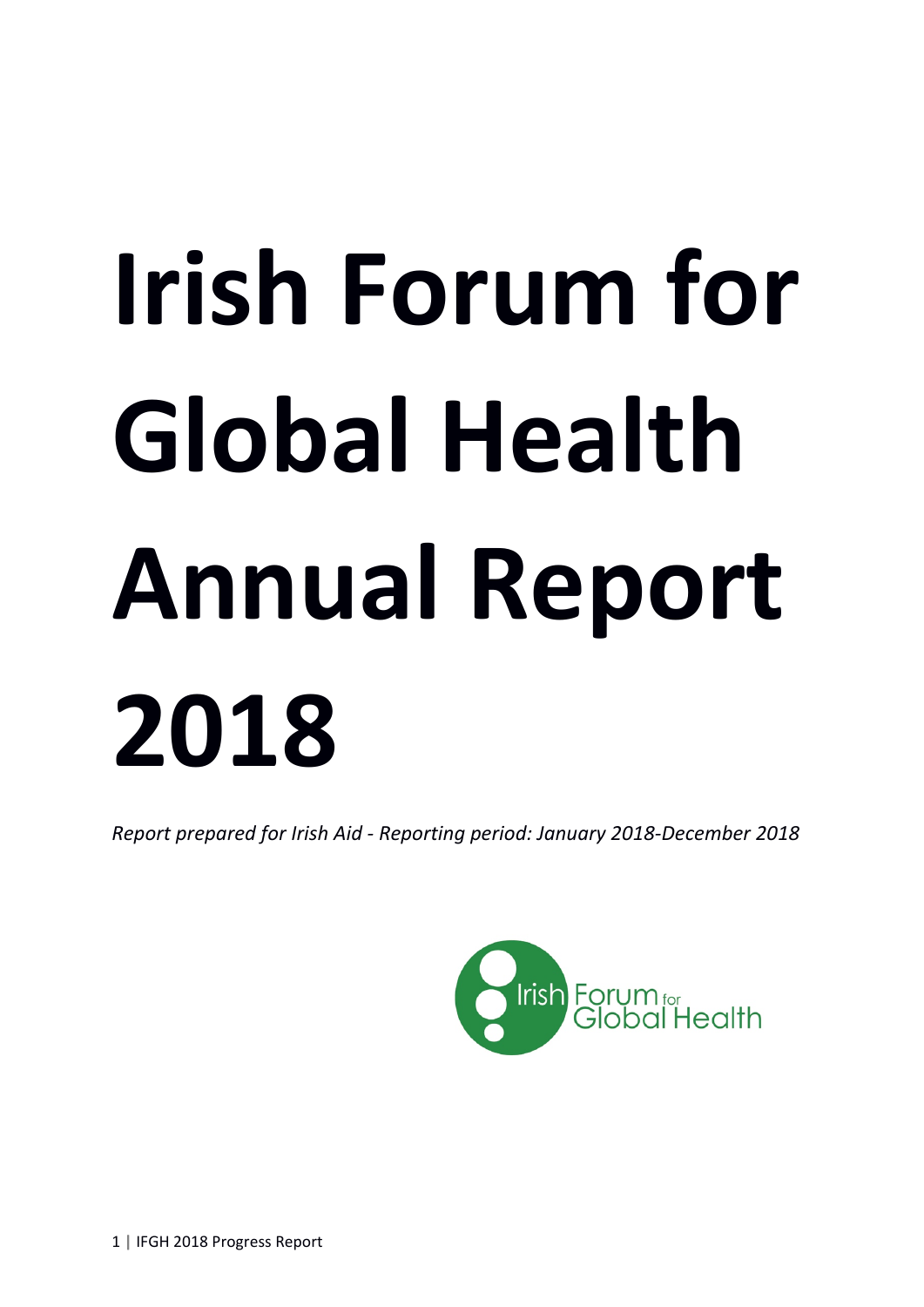# **Table of Contents**

| Area 1: Facilitate networking and learning through high-quality events and sharing information  6 |  |
|---------------------------------------------------------------------------------------------------|--|
| Area 2: Facilitate engagement in global health through partnerships and linking individuals and   |  |
|                                                                                                   |  |
|                                                                                                   |  |
|                                                                                                   |  |
|                                                                                                   |  |
|                                                                                                   |  |
|                                                                                                   |  |
|                                                                                                   |  |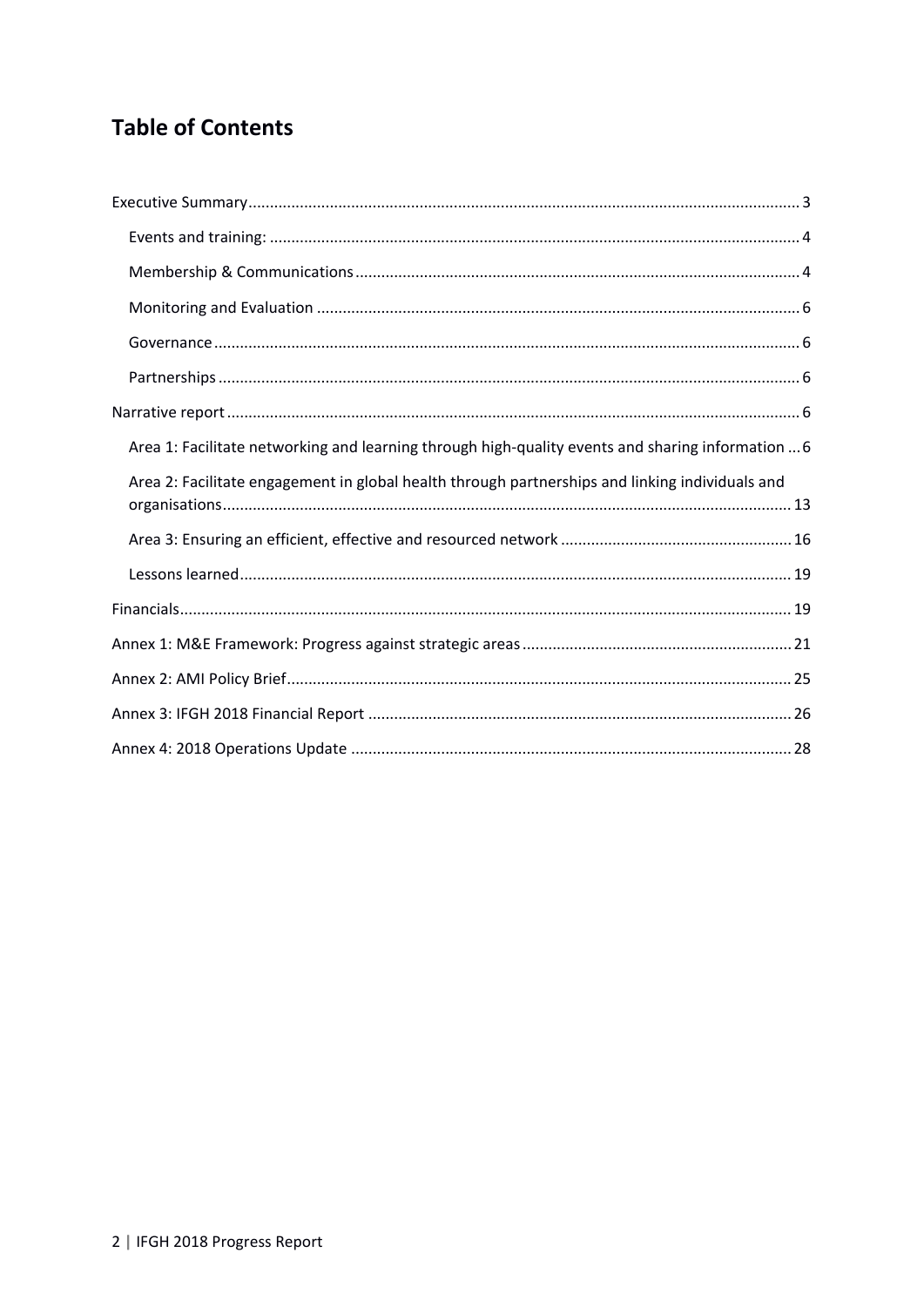# <span id="page-2-0"></span>Executive Summary

Established in 2004, The Irish Forum for Global Health is a diverse network of individuals and organisations, including students, academic institutions, NGOs, the HSE, private sector, government, donors, and the general public. Their interests are spread across a wide range of sectors and fields relating to global health and development including: nutrition; emergencies; non-communicable diseases; maternal and child health; water, sanitation, and hygiene; communicable disease; environmental health; and refugee health.

Our vision: Maximising Ireland's contribution to a world in which all people of all ages have the opportunity to achieve and sustain good health and wellbeing.

Our mission: Our mission as a network is to facilitate learning, connecting, influencing and engaging for individuals and institutions within the global health community in Ireland and worldwide.

As a means to achieve our mission the IFGH developed and follows 'Working Together for Global Health and Wellbeing: Strategy 2018 – 2023'. The IFGH is guided by an operational workplan and strategic framework based on our Theory of Change (ToC). The foundation of our ToC lies in building and sustaining an efficient and effective network, paired with high quality communications, on the basis of which all strategic focal areas and actions are built upon. In order to achieve these strategic goals, we engage in activities including communications, events, training, and outreach, within our three strategic focal areas: Area 1) Facilitate networking and learning through high quality events and sharing information; Area 2) Facilitate engagement in



global health through partnerships and linking individuals and organisations, and Area 3) Ensure an efficient, effective and resourced network.

We adopted as our annual theme for 2018: *Ireland, Health and the SDGs,* and planned and delivered all our events and policy dissemination around that theme.

Our primary means of engaging with members on a day-to-day basis is via our email and social media channels [\(Facebook,](https://www.facebook.com/IFGlobalHealth/) [Twitter,](https://twitter.com/ifglobalhealth?lang=en) [Instagram](https://www.instagram.com/irish_forum_for_global_health/) and in parallel we work in partnership with other organisations to create events such as lectures, training, workshops, and other learning opportunities.

This report is structured to highlight key updates in a number of focal areas and should be read together with Annex 1: M&E Framework reporting by strategic area.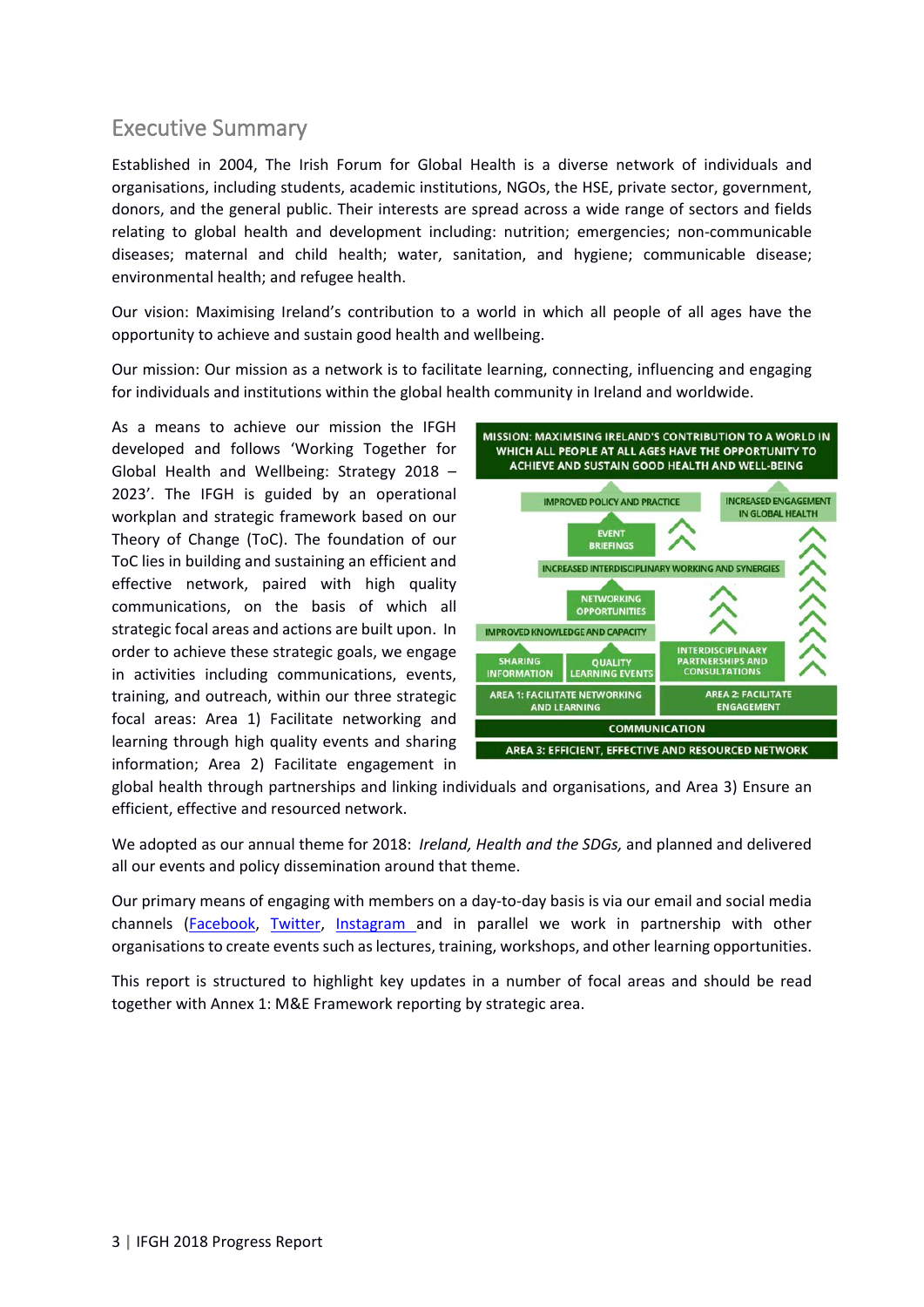<span id="page-3-0"></span>Events and training:

- In 2018, we hosted or co-hosted 11 courses, events, or trainings:
	- o a co-hosted Development Studies Association of Ireland (DSAI) and IFGH Child Health Study Group Meeting  $(20<sup>th</sup> March)$
	- o Student Outreach Group (SOG) led Transition Year Global Health Workshops (February, April 2018)
	- o 2nd Annual Access to Medicines Ireland Conference held in collaboration with RCSI, Comhlámh and MSF  $(2^{nd}$  May)
	- o Book Launch of 'Getting to Zero: A Doctor and a Diplomat on the Ebola Frontline' held in collaboration with the Sierra Leone-Ireland Partnership  $(SLIP)$  (26<sup>th</sup> July 2018)
	- o White Paper Consultation meeting  $(19<sup>th</sup>$  July)
	- o Access to Medicines Ireland Strategy day (7th September)
	- International AIDS Conference Follow up (5<sup>th</sup> October 2018) held in collaboration with RCSI and Concern Worldwide
	- o Weekend International Health and Development Training for Healthcare Workers in collaboration with the HSE Global Health Programme, Comhlámh, NUIG, ESTHER Ireland, MSF Ireland, VSO and Irish Aid (12-14th<sup>th</sup> October)
	- $\circ$  Global Health Writes training workshop ( $6<sup>th</sup>$  November)
	- o Global Health Exchange Conference: Revisiting 'Health For All' in the SDG era (6<sup>th</sup> and 7<sup>th</sup> November) held in association with RCSI, GOAL and Irish Aid
	- o 3rd ESTHER Partnership Forum (November 2018)
	- $\circ$  Irish Aid Professor Father Michael Kelly Lecture on HIV and AIDS (11<sup>th</sup> December).

#### <span id="page-3-1"></span>Membership & Communications

- As of 25<sup>th</sup> May 2018, IFGH and ESTHER Ireland became fully GDPR-compliant. As a result, mailing list numbers dropped from 793 to 373 (-420) for the IFGH (IFGH: -420 subscribers; ESTHER: -403 subscribers). However, this was common across the sector and the remaining subscribers represent a more engaged membership as was evidenced in the increased open rate for our communications outputs (from  $\sim$ 15% to  $\sim$  30%).
- As of the end of 2018, despite a decrease owing to the GDPR, IFGH email subscribers grew to 554 (see table  $X$  below). This was helped by a push to encourage members to re-consent to membership while also requiring sign up when registering for IFGH events. Overall, our combined communications (email and social media platforms) had a reach of over 150,000 people in 2018. More details on membership and communications can be found in the table below.



\*Access to Medicines Ireland \*Access to Medicines Strategy Day .Getting to Zero Book Launch .What to do about health: White Paper **\*3rd ESTHER Partnership Forum** •Father Michael Kelly Lecture .AIDS 2018 Follow-Up •Achill Island Training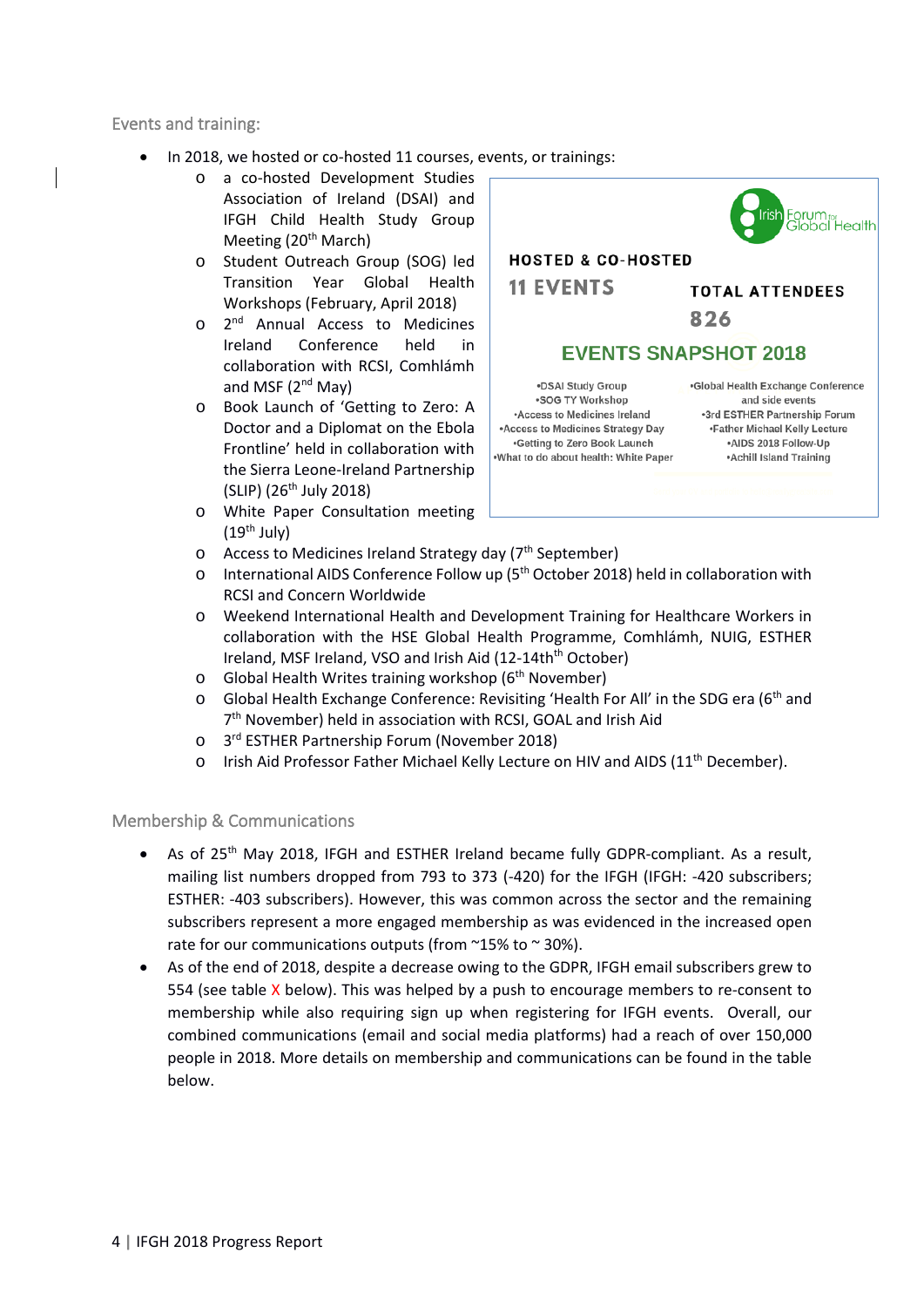

| <b>Channel</b>                  | <b>Subscribers</b> | No. of<br>communications | Content (via all channels)                         |
|---------------------------------|--------------------|--------------------------|----------------------------------------------------|
| <b>IFGH email</b>               | 554                | 61                       | Regular news & updates                             |
| <b>ESTHER Ireland email</b> 227 |                    | 13                       | 51 world day posts                                 |
| <b>Twitter</b>                  | 1,876              | 312 original tweets      | 74 Global Health events<br>12 courses/ educational |
| Facebook                        | 868                | 75 posts                 | opportunities                                      |
| <b>YouTube</b>                  | 46 (3,423 views)   | 9 videos                 | 42 Job opportunities                               |

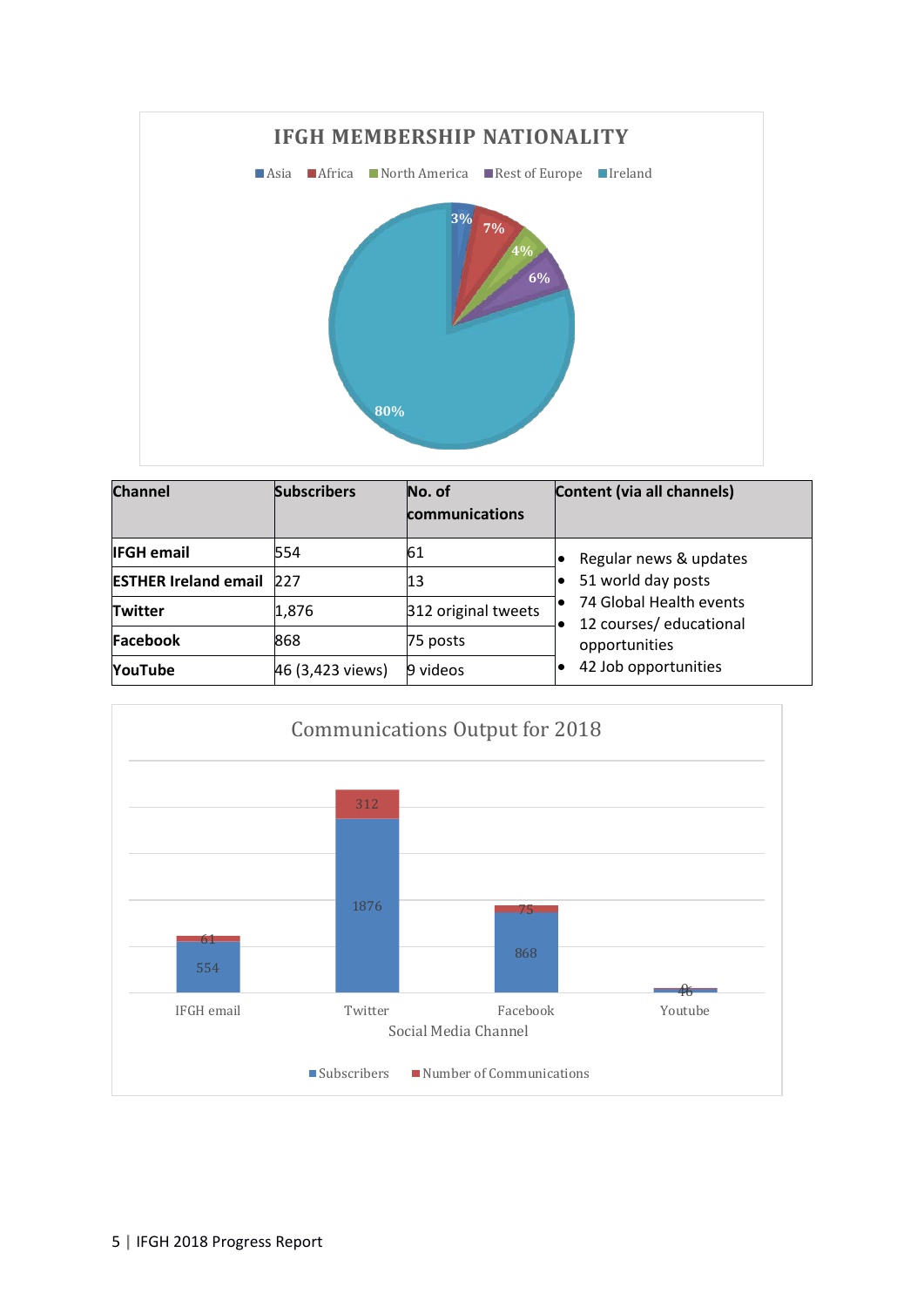#### <span id="page-5-0"></span>Monitoring and Evaluation

- An independent external evaluation of our organisation was completed in March 2018?? highlighting the excellent added value that IFGH brings to the Irish sector; its results were shared with Irish Aid, our members and all stakeholders.
- Our new IFGH Strategy 2018-2023 was developed in 2017 and finalised in 2018 following board and EMC membership consultations. The strategy has been disseminated, including a public launch by Maureen O'Sullivan on 6<sup>th</sup> November 2018.
- A new Monitoring and Evaluation (M&E) framework, drawing from our new strategy and associated Theory of Change, was completed in April 2018. This framework records our achievements and details our impact on a monthly basis and forms the basis of our reporting for Irish Aid and other stakeholders.

#### <span id="page-5-1"></span>Governance

- Four Board meetings were held in 2018 (January, April, June and October). Eight Executive Management (EMC) meetings were held regularly throughout the year (every 6.5 weeks on average).
- In 2018, we continued the process of signing up to the Comhlámh Code of Good Practice. Every Board meeting is evaluated using post-meeting online surveys. Furthermore, we reviewed our risk register which at every Board meeting- we didn't really last year due to needing to revise it- so maybe rephrase this .

#### <span id="page-5-2"></span>Partnerships

- 2018 was a year where we worked in partnership with many organisations in different ways as can be seen from the events listing above. Partners included RCSI, GOAL, Comhlámh, MSF, Concern, Oxfam, DCU, HSE, NUIG, VSO and ESTHER Ireland.
- We joined *Coalition 2030* as a member and look forward to strengthening the global health dimension of that collective, to further support Ireland's role in delivering the SDGs domestically and internationally.
- Throughout 2018, the IFGH Secretariat also fulfilled its role as the ESTHER Ireland Secretariat, contributing to a number of activities outlined in brief below, and in detail in the ESTHER Ireland 2018 Progress Report.
- We continued as the Irish member of the Federation of European Societies for Tropical Medicine and International Health (FESTMIH) during 2018.

# <span id="page-5-3"></span>Narrative report

<span id="page-5-4"></span>Area 1: Facilitate networking and learning through high-quality events and sharing information

**Area 1 focuses on our ability to connect individuals and institutions across disciplines to innovate, coordinate, and learn from each other. Our second strategic goal, focused on Knowledge, aims to provide a platform for increased knowledge, skills, and networking in Global Health.**

*To achieve this goal, we provided high quality learning opportunities and facilitated a number of events and conferences. We are also a unique conduit for information via our weekly mailers and social media platforms, within the global health community in Ireland, accessed by our members, Irish Aid and the*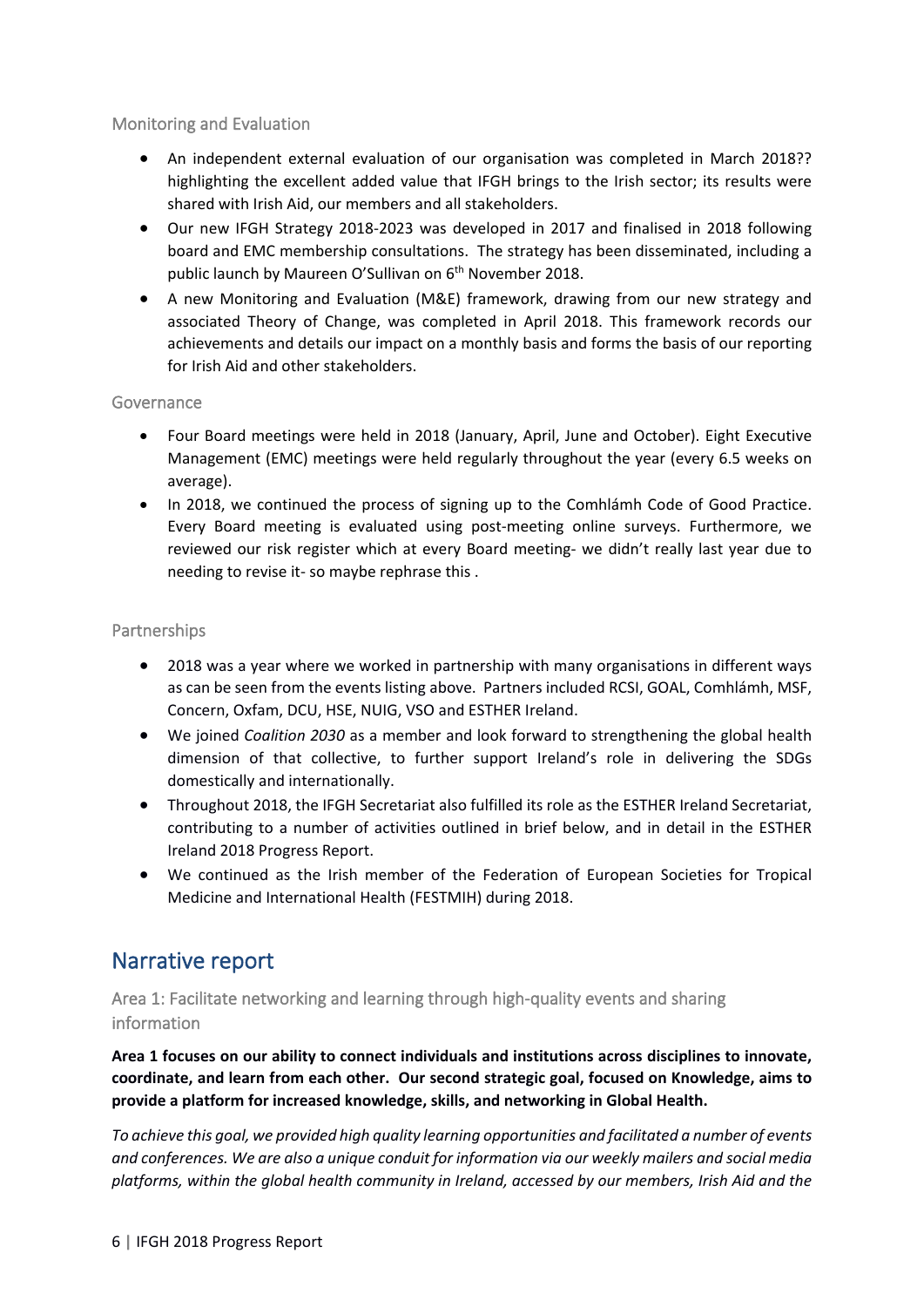*wider global health community. We disseminated focused communications around specific global health topics for dedicated issues, and also continued to produce our weekly emails containing news updates, relevant news, additional opportunities for education and training and other information.*

#### **Communications:**

- 1) Throughout the year 61 IFGH eForum emails and targeted campaigns were delivered to IFGH subscribers. IFGH had a total of 793 members at the beginning of the year, which dropped sharply by 420 following GDPR compliance in May. However, Forum membership increased steadily throughout the year, resulting a total of 554 by December 2018. This represents a change of -30% over the year.
- 2) Newsletters were focused on the IFGH Annual Theme (Ireland, Health and the SDGs), but touched on each of Irish Aid's Priority Areas. As well as advertising events and networking opportunities, our newsletters and social media presence was used to raise awareness and inform members of a total of 51 important World Days such as International Women's Day, World AIDS Day and International Migrants Day.



3) Twitter was the most popular communications channel, with a total of 312 tweets to 1,678 followers (a 12% increase on followers from 2017). These tweets had a combined reach (retweets and interactions) of over 130,000 users in 2018. This is in part due to its ability to quickly capture and share information during IFGH events. For example, there was a sharp spike in tweets around all events, particularly during the coverage of the Global Health Exchange Conference. Event-specific hashtags were widely used during events and further increased the reach of IFGH tweets.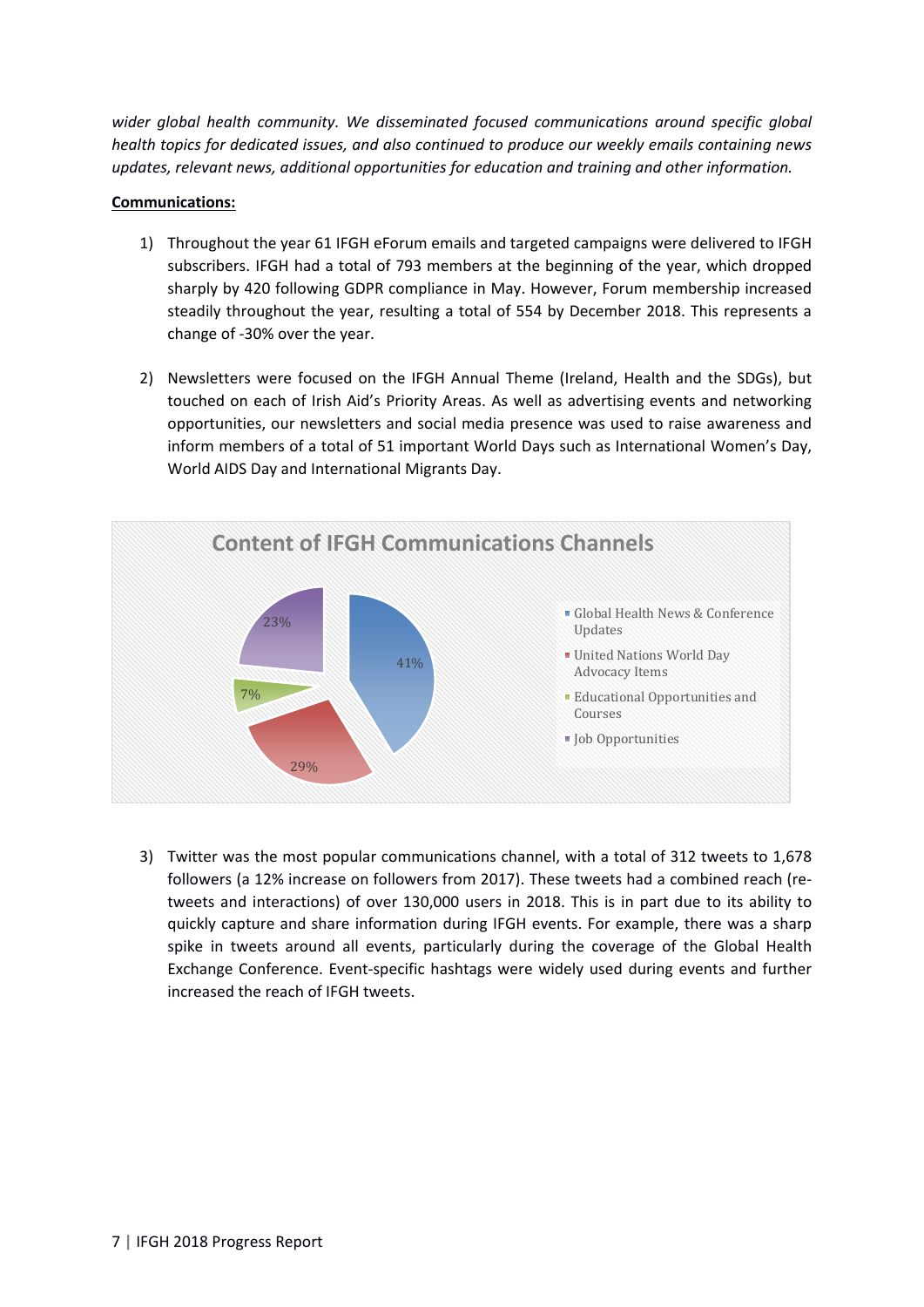

- 4) Facebook was our most regularly used social platform for communications throughout the year. 75 posts were produced for 862 followers (an 8% increase in followers from 2017). Annually, these posts had combined reach of 21, 297 interactions. 2018 saw a diversification to our use of Facebook due to the use of more livestreaming, multimedia sharing, and linking in with Eventbrite when sharing events information. As was the case with our Twitter analysis, usage peaked around Q4 (our busy events season).
- 5) The YouTube platform was used as a means to livestream our events (increasing reach and accessibility) and to share videos of our events – most notably for the Global Health Exchange and the Irish Aid Prof Father Michael Kelly Lecture. Whilst there was considerably less output via this platform (9 videos were posted to a total of 46 followers), these videos had 3,423 views in 2018. Predictably, activity peaked when videos were posted following events. Videos

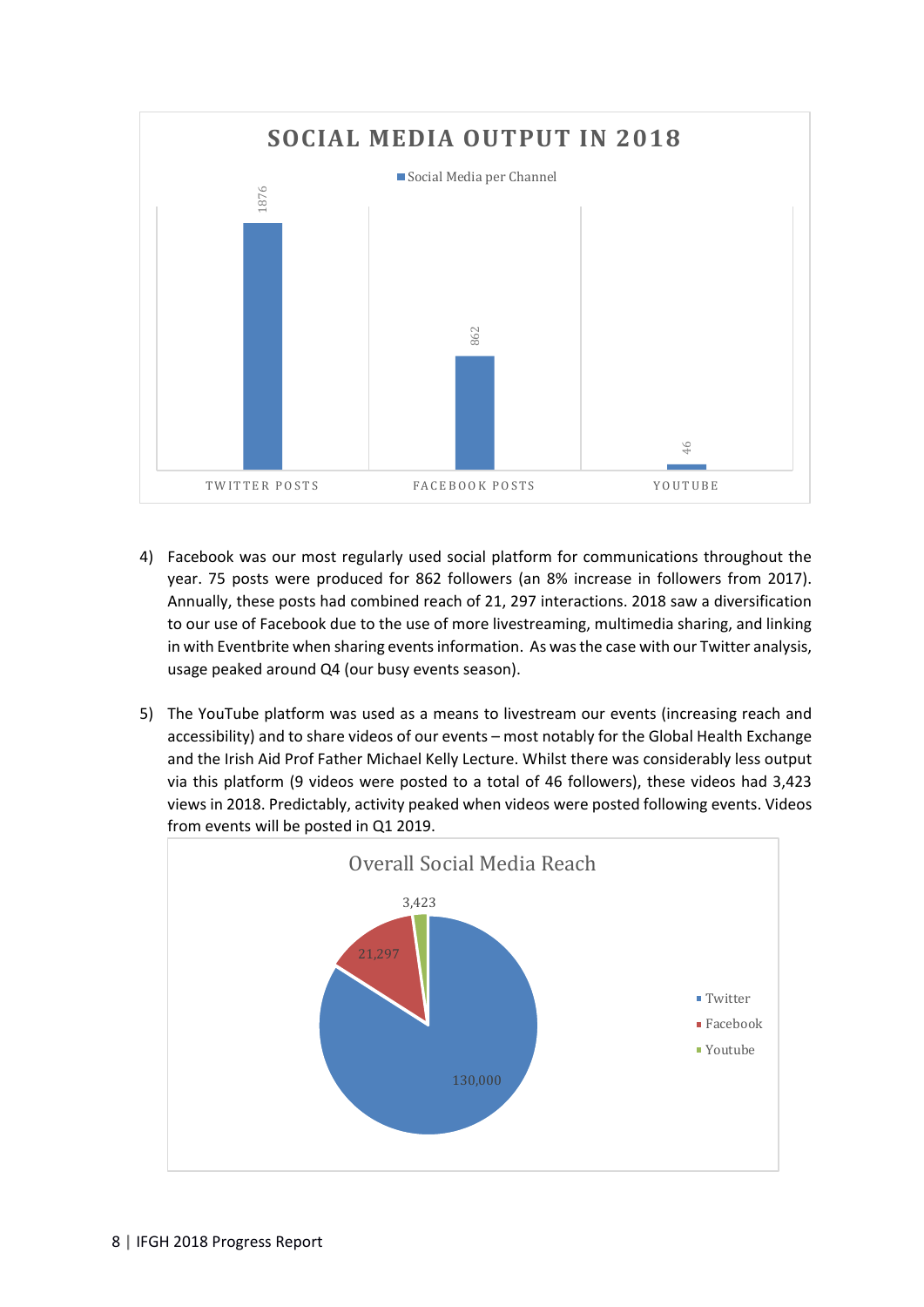- 6) The IFGH website was updated throughout the year to maintain content in line with events and up-to-date news. One of the most important changes was clearing up the calendar, particularly for 'World Health Days' the websites most-visited page. On average, the website had ~541 unique visitors per month. This spiked to over 1000 unique visitors per month during our busy Q4, around events, peaking as attendees viewed information related to the Global Health Exchange Conference. We will focus on a website redesign in 2019.
- 7) As can be noted from our 2018 Monitoring and Evaluation Framework, overall the IFGH noted spikes in the frequency of communications and interaction *across all our social media platforms* in the lead up to, during and following our events in Q4.

#### **Events, Networking Opportunities and Conferences:**

- 1) In Q1 and Q2 of 2018, Global Health Workshops were held by SOG with 90 Transition Year Students in Donabate Community School and 60 6<sup>th</sup> Class Students in Donabate-Portrane Educate Together National School, respectively. Activities which raised awareness of Global Health issues were included such as three minute presentations and interactive, practical exercises. Feedback from students was overwhelmingly positive with many asking for the workshops to be held over two days. IFGH is currently preparing for two further Global Health Workshops to be held with schools in January and February 2019.
- 2) On May  $2^{nd}$ , 2018, we co-hosted a conference on **Access to Medicines "A High Price to Pay: Problems and Solutions"**, held in RCSI with Access to Medicines Ireland (AMI), Comhlámh, UAEM, MSF Ireland/UK and RCSI. 160 guests were in attendance at the event. Two panels of leading international experts, patient advocates and industry representatives were held to discuss the current model of drugs development and propose interventions and alternative models with the potential to dramatically lower the prices of new medicines. Political presence was highlighted at the conference in the opening and closing remarks from Brendan Howling, TD (Labour Party Leader) and



Caoimhghín Ó Caoláin, TD, (Sinn Fein) respectively. Featured speakers included Ellen 't Hoen (LLM, Intellectual Property Rights Expert), Dimitri Eynikel (Advocacy Advisor Europe, MSF Access Campaign), and Yannis Natsis (Policy Manager, European Public Health Alliance) and patient representatives Robbie Lawlor (HIV activist, ACTUP Dublin) and Babalwa Maglas (lawyer and cancer treatment campaigner, Republic of South Africa). Oliver O'Connor (CEO, Irish Pharmaceutical Healthcare Association) represented the pharmaceutical perspective. 37 guests (23%) filled and submitted an evaluation form. 91% rated that the overall quality of the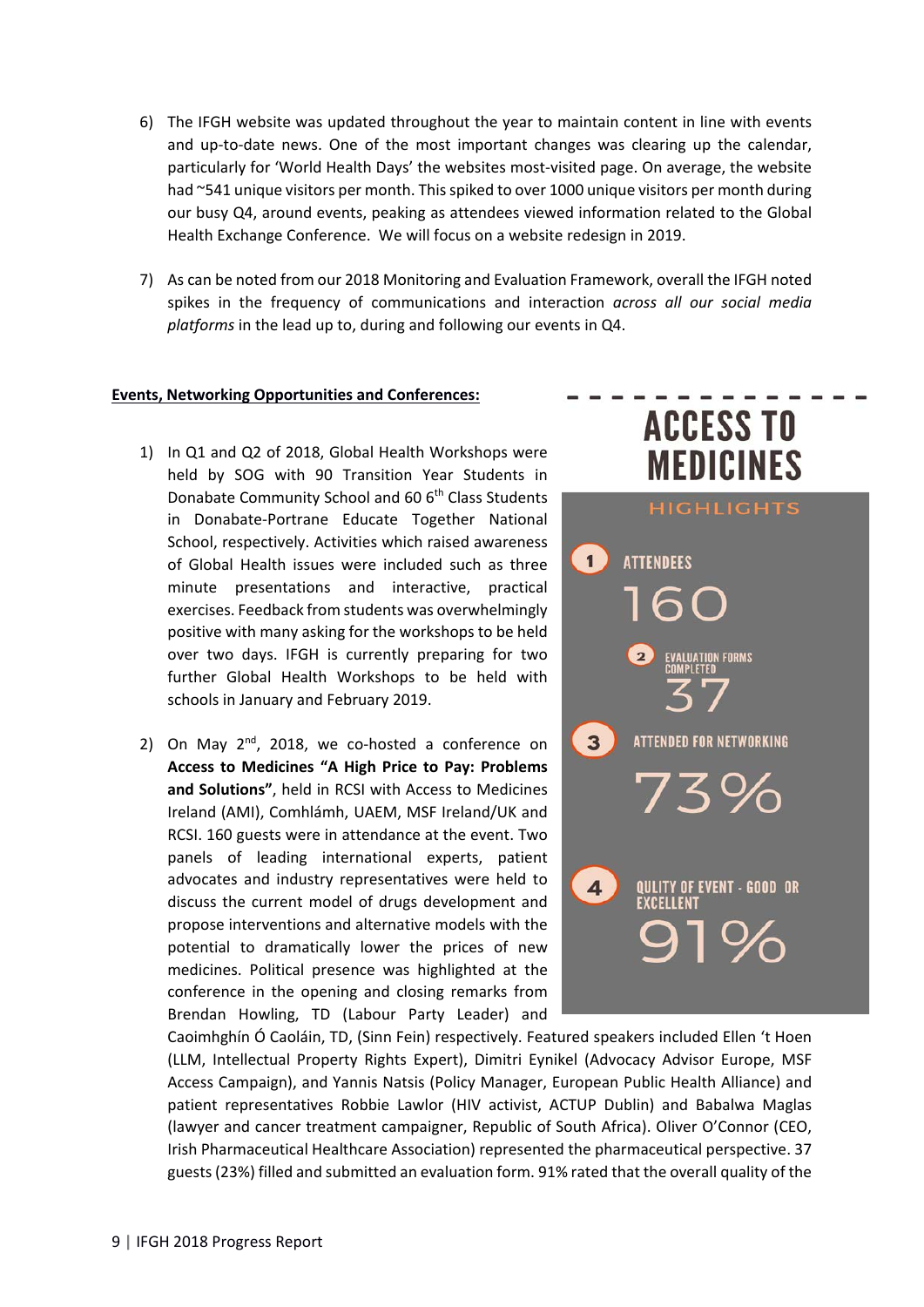event was of 'good' or 'excellent' quality. 73% of those who gave feedback attended the event for 'learning and networking' opportunities. Attendees suggested inclusion of group activities at future AMI events. Many attendees came from the pharmaceutical sector and felt that the sessions were unbalanced in terms of viewpoint. Media coverage from, as a result of the event extended to [RTE Drive Time](https://www.rte.ie/radio/radioplayer/rteradiowebpage.html#!rii=b9_10870106_83_02-05-2018_) (~02:09:00), [Irish Times Article,](https://www.irishtimes.com/news/ireland/irish-news/fear-and-secrecy-used-to-drive-medicine-costs-conference-told-1.3481794) an [Irish Times Editorial,](https://www.irishtimes.com/opinion/editorial/the-irish-times-view-on-drug-prices-big-pharma-s-hostages-1.3486076) a Focus Magazine article, and two Global Health Writes Articles. A policy document based on output from the conference and further work was published in Winter 2018 (See Annex 2).

- 3) On July 26<sup>th,</sup> we co-hosted a Book Launch 'Getting to Zero: A Doctor and a Diplomat on the Ebola Frontline' by Dr Sinéad Walsh and. Dr Oliver Johnson OBE with the Sierra Leone – Ireland Partnership. The event was held in the Cheyne Lecture theatre in RCSI. RTÉ Broadcaster Marian Finucane launched the event, followed by a discussion and Q&A with the authors and a reception. 180 guests registered to attend filling the capacity of the venue, of which 23%. (42 guests) filled and submitted an evaluation form. Audience members came from a variety of sectors, the majority of which were from the NGO sector. Other sectors represented were academia, students, media, HSE and Irish Government. 74% of those who completed our feedback had never before attended an IFGH event. 100% of respondents found the event useful or extremely useful and 98% of respondents are likely to attend future events. The launch of the event coincided with, and contributed to, a number of features in the Irish media: coverage appeared i[n The Irish Times,](https://www.irishtimes.com/opinion/ruadh%C3%A1n-mac-cormaic-how-we-failed-sierra-leone-in-ebola-crisis-1.3592229) the [Irish Independent,](https://www.independent.ie/life/health-wellbeing/health-workers-were-dying-left-right-and-centre-it-was-one-of-the-most-difficult-things-irelands-ambassador-to-sierra-leone-during-the-ebola-epidemic-37124354.html) Belfast [Telegraph,](https://www.belfasttelegraph.co.uk/life/weekend/what-it-feels-like-to-fight-the-ebola-crisis-in-africa-37133116.html) [The Big Issue,](https://www.bigissue.com/culture/books/a-doctor-and-a-diplomat-talk-life-on-the-frontline-of-the-ebola-epidemic/) [RTÉ Radio One](https://www.rte.ie/radio1/marian-finucane/programmes/2018/0721/980198-marian-finucane-saturday-21-july-2018/) and a segment on Newstalk.
- 4) On the 5<sup>th</sup> October, the IFGH in association with Concern Worldwide and RCSI hosted the 'Highlights and Follow-Up Session to: International AIDS Conference 2018' in the Houston Theatre, RCSI. Our speakers, Robbie Lawlor (ACT



UP/Youth Stop AIDS), Susan Donlon (HIV Ireland), Jack Lambert (UCD-Mater Hospital) and Breda Gahan (Concern Worldwide), represented the diversity of patient advocates, development specialists and medical professionals who are all working in the HIV/AIDS field. Each speaker, who had all been in attendance at the conference, gave a short presentation on their highlights and take-home points. This was followed by a discussion and Q&A moderated by Emma Warwick (Irish Aid). The event was well covered on social media, including livetwitter reporting and a video live stream via Facebook. 50 guests attended of which 21 guests (42%) filled and submitted an evaluation form. 100% of respondents found the event useful or extremely useful, and 86% of respondents are very likely to attended future events. With regards to the makeup of our audience, the most-represented sectors were the NGO sector and the NGO non- development sector. 57% of respondents were new attendees to an IFGH event. The event was a hub of networking, with 65% and 83% of those attending making new contacts, and reconnecting with previous contacts respectively. 100% were planning some form of follow-up actions. Planned actions made by guests including promoting the global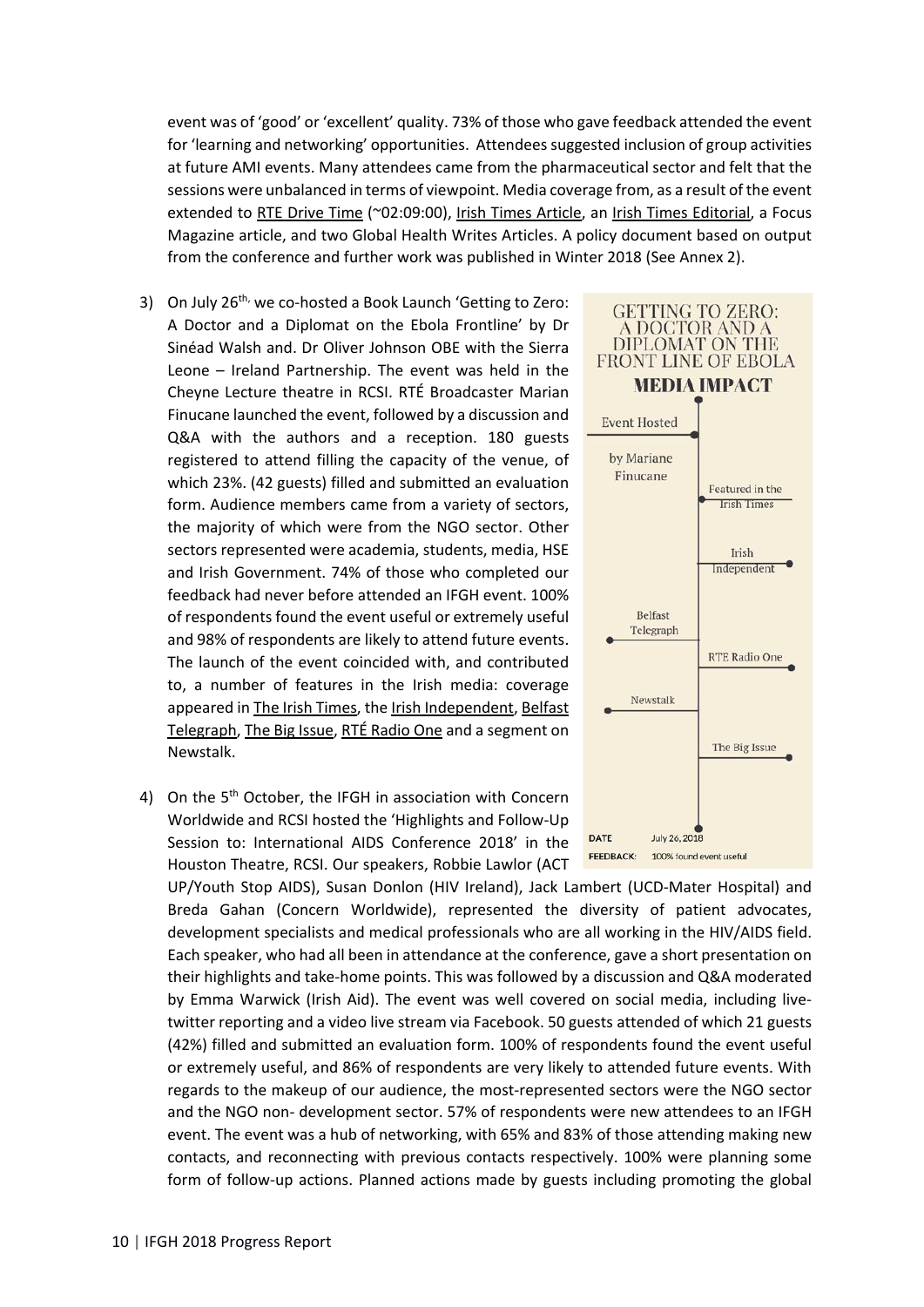HIV/AIDS Campaign *Undetectable = Untransmittable* (U=U) message, catching up with colleagues and getting more politically involved with keeping HIV/AIDS high on the global agenda. Areas in which organisers were recommended to improve were to focus more strongly on HIV in Ireland and to create and circulate a Twitter hashtag for future events.

5) From the  $6<sup>th</sup>-7<sup>th</sup>$  November, we co-hosted with GOAL and RCSI the '2018 Global Health [Exchange: Revisiting 'Health for All'](https://globalhealth.ie/wp-content/uploads/2018/10/Updated-GHE-Conference-Programme.pdf) in the SDG era' which was held in RCSI, 123 St. Stephen's Green. The event was centred around three themed Plenaries 'Equality, Inclusion and Leaving None Behind'; 'Effective partnerships & Strategies to bridge the humanitarian-development nexus' and 'Integrated and inter-sectoral programmes, adaptability & sustainability'. Our expert speakers ranged represented a diverse array of sectors such as academia, diplomacy and government, NGO and health services. A total of 61 submissions were made to present at the conference, which were carefully selected from to the total of 42 submissions which formed the basis of our parallel sessions (panels, soapbox snapshots and poster presentations) held on both days of the conference. 96 guests registered to attend of which 45 filled and submitted an event evaluation form. 88% found the event 'useful' or 'extremely useful'. 84% of respondents are 'very likely to attend future events'. 96% of respondents made new contacts, and 85% planned on following up with their contacts from the conference. Qualitative feedback highlighted elements of the conference which were appreciated such as the soapbox snapshots and the closing conference summary. Areas in which improvement was recommended were a stronger focus on NCDs, climate change and practical activities; improved signage and navigation between rooms and more advance notice for submissions. The



conference also facilitated a number of mini-events and workshops such as the 'Careers Spotlight' Breakfast, the 'Global Health Team Challenge', a *Women in Global Health meeting*, Breast Cancer Awareness booth and a Global Health Writes training. 7 GHW attendees covered the event. Their articles, which informed Ian Hodgson's Conference Summary, as well as his forthcoming 'Global Health Snapshot', will continue to be published on the IFGH website. The conference was well covered on social media, with over 300 uses of the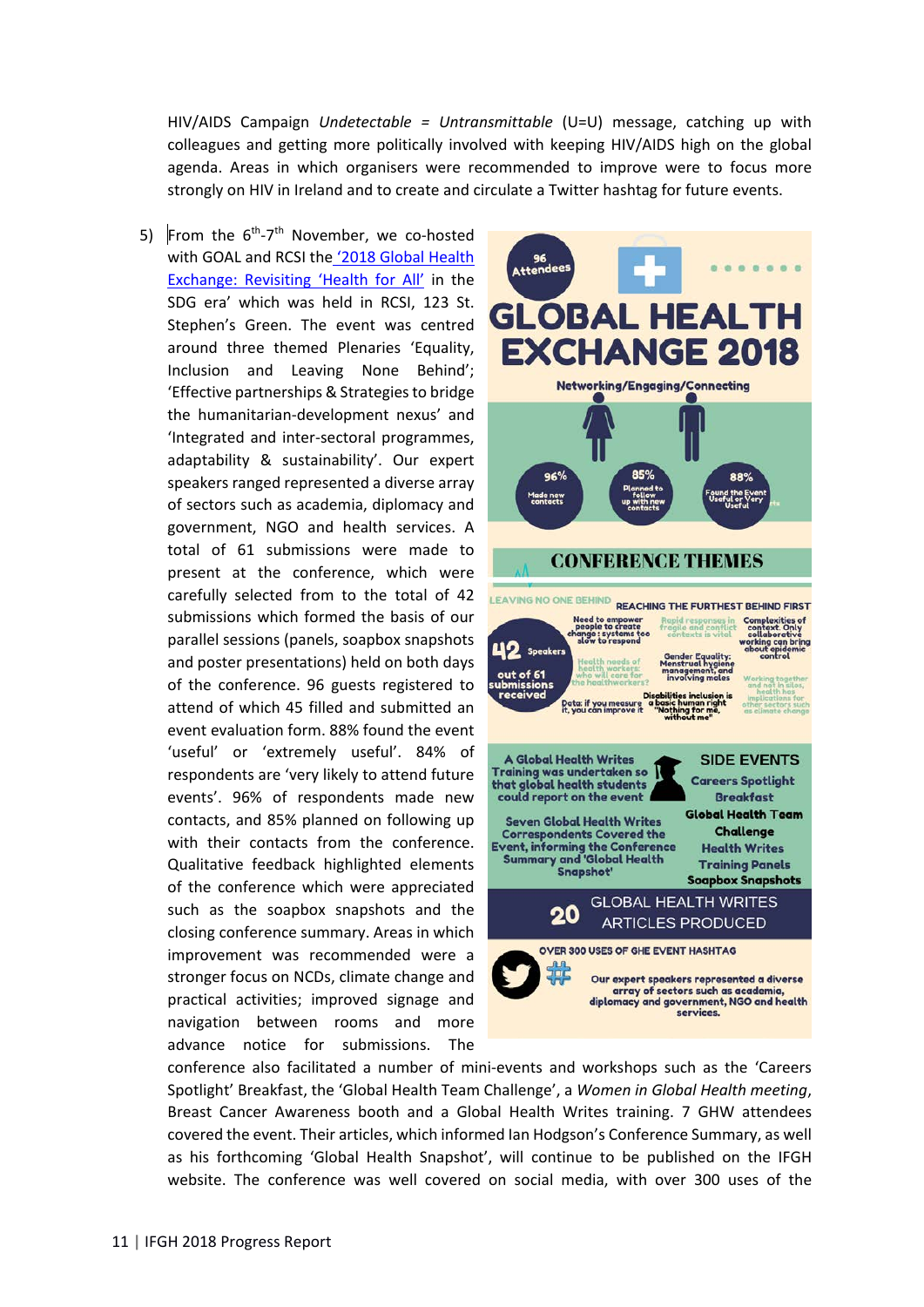#GHEConference hashtag. Livestreaming (and recording/archiving) of all sessions held in the main plenary theatre via our IFGH YouTube broadened the coverage reach and accessibility of the conference.

- 6) On November 29th, 2019, ESTHER Ireland and the HSE Global Health Programme co-hosted the 3rd ESTHER Ireland Partnership Forum, held at the Royal College of Physicians, Ireland. This one-day event brought together ESTHER Ireland Partners, grantees and those interested in learning more about health partnerships. Ruari de Burca (Irish Aid) provided the opening address, Dr Shams Syed (WHO) gave a keynote address and summary of the day, and our ESTHER partners showcased lessons learned, challenges and opportunities from their partnerships. A number of plenary presentations, panels and quick-fire rounds discussed a variety of topics such as 'Experiences of the Partnership Journey', 'Models of Health Partnerships' and 'What can Ireland learn?' with networking sessions held throughout the day. 82 registered attendees (fewer arrived due to inclement weather). 25 attendees filled and returned an evaluation form. 100% found the event useful or extremely useful. 100% had follow-up actions, and 80% were likely to attend an ESTHER Ireland event again. The Forum saw the Irish launch of the ESTHER EFFECt Tool, the opening of the ESTHER Small Grant Fund 2018/19, and the formal presentation of wall plaques to the two most recent partnerships, the Gorey-Malawi Health Partnership and Edenpark-Malawi Partnership.
- 7) On December  $11<sup>th</sup>$ , we supported Irish Aid to host the Annual Irish Aid Professor Father Michael Kelly Lecture on HIV and AIDS, which took place at Smock Alley, featuring an introductory address via pre-recorded video by Father Michael himself, and chaired by Dil Wickremasinghe (Broadcaster, journalist and comedian). There was an opening address from Ciarán Cannon, TD (Minister of State for the Diaspora and International Development. Our keynote speech was given by Dr. Oanh Khuat (Executive Director, SCDI Vietnam), followed by a moderated panel including Nicola Brennan (Director, Policy Unit, Irish Aid), Rory O'Neill (HIV Activist and entertainer) and Robbie Lawlor (HIV Activist, ACTUP Dublin and Youth Stop AIDS). Our audience reach was extended via the [GCN livestream](https://www.facebook.com/gaycommunitynews/videos/372477383560738/) on Facebook of the event and through collaboration with Irish Aid in publicity leading up to, during, and following the event. The event was well received and media coverage included an [article](https://gcn.ie/stigma-breeds-silence-panti-annual-lecture-hiv-aids/) in GCN, and 2 articles from our Global Health Writers which will be published on both the IFGH and Father Michael Kelly websites. 70 guests representing a variety of sectors attended. Special guests included Maureen O'Sullivan TD, and HE Sekhulumi Paul Ntsoaole, Ambassador of Lesotho. 23 (33%) of our guests filled and submitted an evaluation form. 100% of those who gave feedback found the event 'useful' or 'extremely useful' and 91% of respondents are 'very likely to attend future events'. The event was a platform for both making new contacts (52%) and reconnecting with previous contacts (70%). Nearly two thirds of respondents attended the event in order to 'stimulate new thinking'. 100% had planned follow-up actions including spreading awareness of what they had heard on the evening; joining groups represented on the evening such as ACT UP, and learning more about HIV and AIDS development.
- 8) [Finger on the Pulse](https://globalhealth.ie/global-health-writes/finger-on-the-pulse/) is the Irish Forum for Global Health's annual GHW publication composed of articles written by a team of volunteer Citizen Journalists, who have given their expertise and viewpoints on the latest issues and events in the field of Global Health.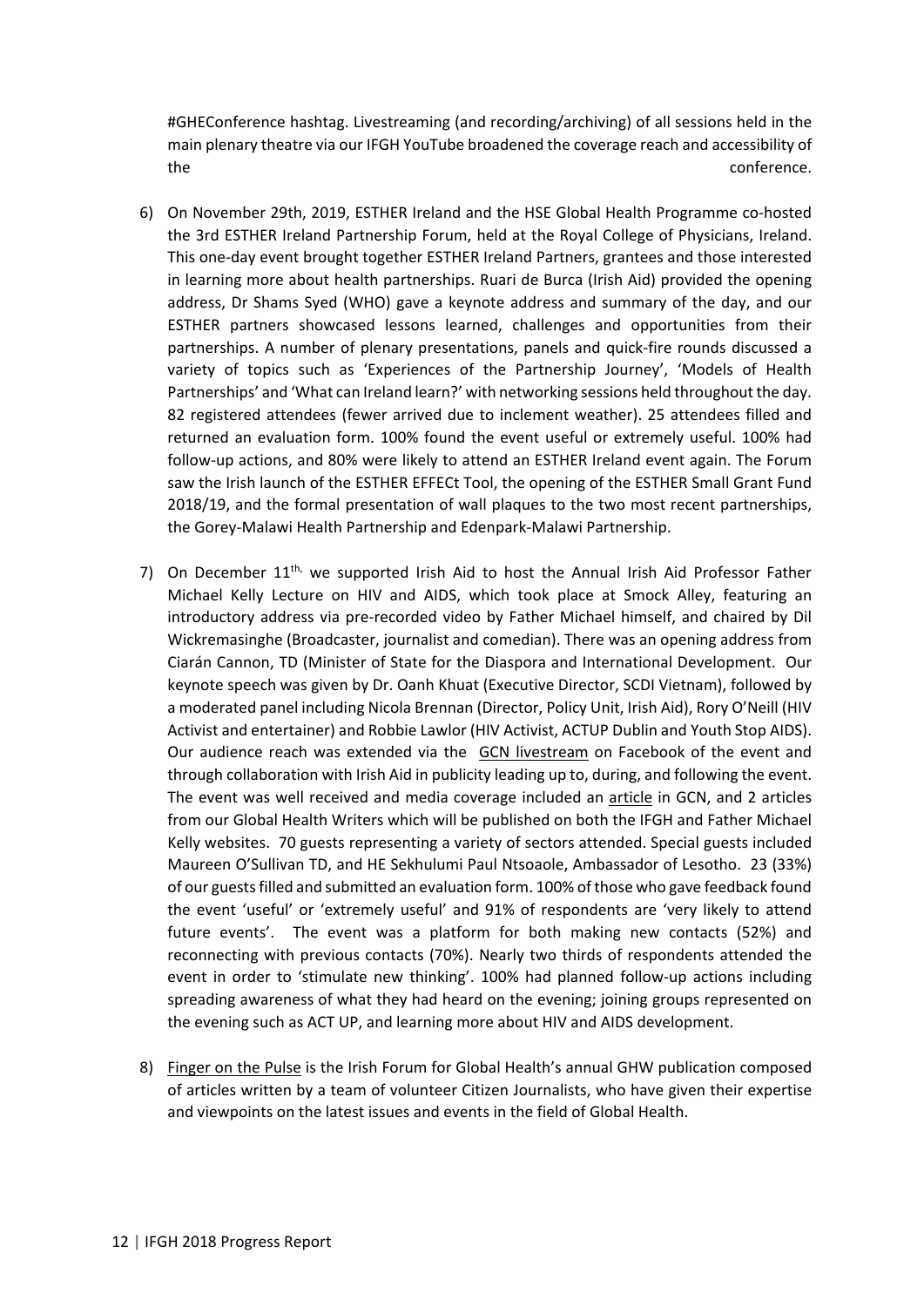a. [Finger on the Pulse: Volume 1](https://globalhealth.ie/wp-content/uploads/2018/08/Finger-on-the-Pulse-Final.pdf) brought together 20 articles which represent various perspectives from our Global Health Writers who covered the Fourth Global Forum for Human Resources for Health (13-17<sup>th</sup> November).

<span id="page-12-0"></span>Area 2: Facilitate engagement in global health through partnerships and linking individuals and organisations

#### **Area 2 emphasises the facilitative nature of IFGH as we seek to promote engagement in global health across disciplines.**

*To achieve this goal, we continued to collaborate with our core partners across the health and development sectors who are central to our ability to deliver value to our members. We used our secretariat capacity to provide operational, logistics and communication support to our partners. We capitalised on the ideas, expertise and in-kind contributions such as time, venue space and finances which are contributed by our partners.* 

#### **Membership:**

- 1) An analysis of those who subscribed to our IFGH eForum (544) highlights that the majority of our memberships are Irish-based (79.2%). Our members come from a wide range of sectors: academic, NGOs (development), student, government, and our diversity of reach is highlighted in that 39% of our members chose 'Other' when indicating their profession.
- 2) We also publicised 12 educational courses and 42 job opportunities to our members via our email and newsletter.

#### **Partnerships and Interdisciplinary Working:**

- 1) The IFGH is a member of the FESTMIH (Federation of European Societies for Tropical Medicine and International Health), which is a non-profit international association. IFGH are pleased to have continued this membership in 2018.
- 2) On the 20<sup>th</sup> March, IFGH hosted the DSAI Child Health Working Group meeting (7 attendees) in Beaux Lane House, RCSI. Two presentations were held on Environmental Health and Neglected Tropical Diseases following which the group discussed broadening focus/rebranding to include other health issues. The lower than expected turnout may have been due to the meeting coinciding with the bank holiday weekend.
- 3) IFGH facilitated a Strategy and training day for the members (12 in attendance) of the Access to Medicines Ireland group on the  $7<sup>th</sup>$  September, held in Beaux Lane House, RSCI. The day was used to set the context of access to medicines issues in which the group issituated, reflect on their journey as a group; facilitate a formal discussion about group operations; discuss visions and set down a strategy to reach future goals. Discussions held throughout the day helped form the basis of an Access to Medicines group charter which formally describes who the group is, what is their vision, how the group operates, their partnerships, and a brief overview of their strategic aims. This document is circulated to new members upon joining AMI to help accustom them to the group.
- 4) Organised alongside the HSE Global Health Programme, NUIG, Comhlámh, MSF Ireland, VSO, ESTHER Ireland and Irish Aid, the IFGH held the second 'International Health and Development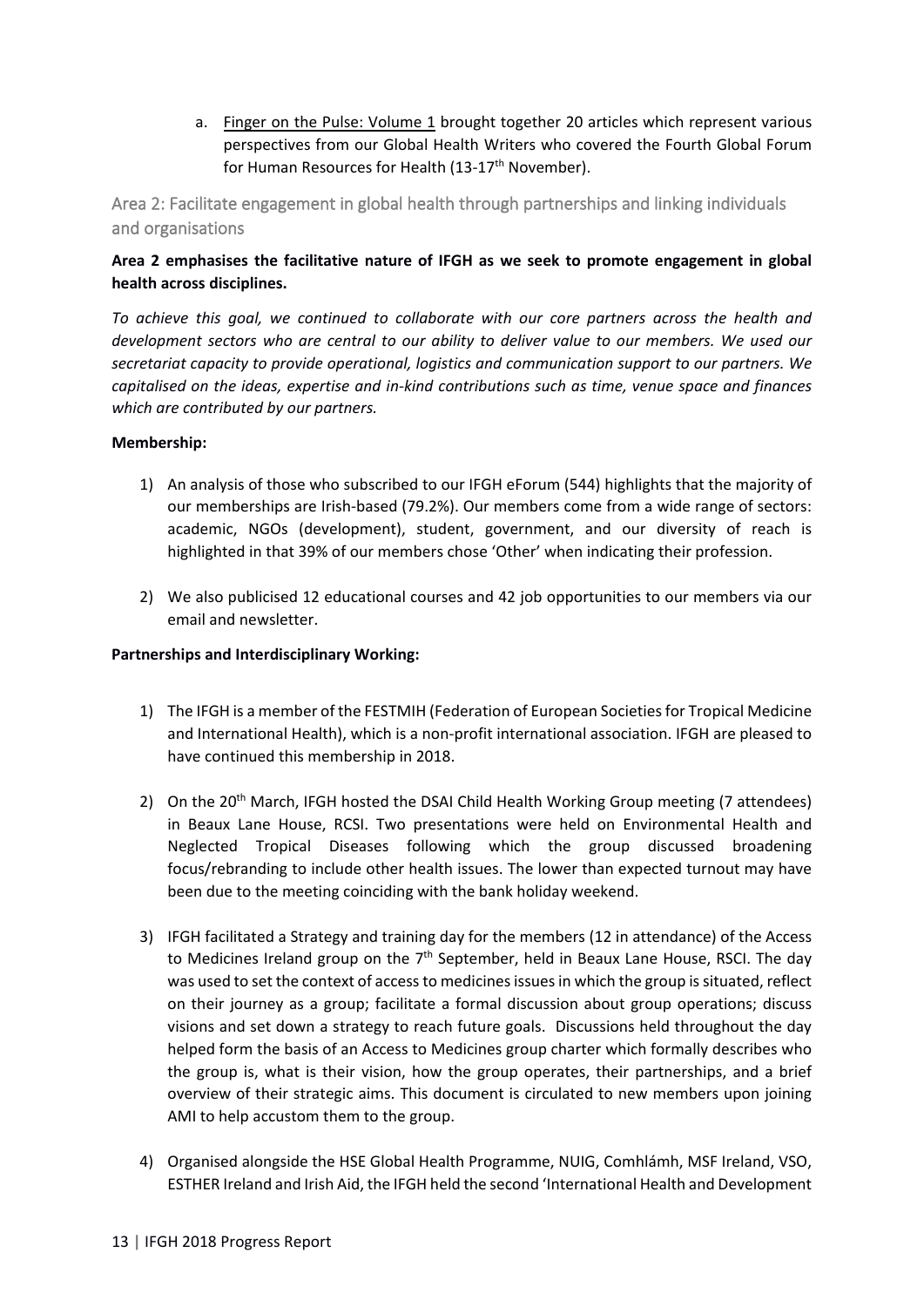Training for Healthcare Workers' workshop for HSE staff hosted by the Achill Training Working Group at the Achill Outdoor Education Centre on Achill Island on the 12<sup>th</sup>- 14<sup>th</sup> October. 35 people (mainly healthcare workers) attended the training, which focused on health and development issues, volunteering, working overseas, policies, practical tips, self-care, team work, etc. 34 of the attendees submitted evaluation forms which were designed by the HSE to identify the main strengths and weaknesses of the weekend. The majority of respondents (>30) felt that as a result of the training they were now 'better prepared to work or volunteer in resource poor settings' and had a 'better understanding of health and development'. Practical activities were singled out by participants as being the most valuable sessions. Whilst overall feedback felt that the weekend could not be improved, areas suggested for improvement were a less packed agenda, and alternative sessions such as refugee health and disabilities/NCDs. Outputs from the event include photos, a podcast from Comhlámh and an extensive video of the training workshop. The success of this event for the second-year running has prompted the secretariat and the co-organisers of this training to consider running this twice a year in 2019.

- 5) In November 2018 IFGH joined Coalition 2030 as a member of Coalition 2030. We look forward to strengthening the global health dimension within this collective, to further support Ireland's role in delivering the SDGs domestically, as well as internationally.
- 6) A core component of our work towards the IFGH Secretariat's additional function as the ESTHER Ireland Secretariat. (For more details, please see the ESTHER Ireland Annual report for 2018). In brief, we took the following actions to facilitate high-quality partnerships:
	- a. We produced 13 email campaigns which shared information and updates on ESTHER Ireland activities and international health partnerships with ESTHER Ireland members.
	- b. Co-hosted along with the HSE Global Health Programme the  $3<sup>rd</sup>$  ESTHER Ireland Partnerships Forum (29<sup>th</sup> November). This one-day event was held in the Royal College of Physicians, Ireland.
	- c. Assisted in the development of the European ESTHER Alliance online collaboration platform, and updated it with information about new 2018 ESTHER Ireland Partnerships.
	- d. Two new ESTHER partners were accredited in 2018.
	- e. IFGH supported the transition of oversight of ESTHER Ireland from IFGH to HSE Global Health Programme on Global Health.

#### **Student Outreach Groups (SOGs):**

- 1) Our Student Outreach Group was also active during the year. Coordination with undergraduate and postgraduate students across Ireland has to led to the establishment and sustained relationships with six universities across Ireland: University College Cork; National University of Ireland, Galway; University of Limerick; Trinity College Dublin; Dublin College University and the Royal College of Surgeons Ireland.
	- a. SOG Strategy 2018-2020: Composed by IFGH board member and the SOG student coordinator Rosemary James (NUIG), this strategy was developed to align with IFGH overall strategies and priorities. This document gives and overview of the SOG, it's goals', member specifications' and an outline of the 2-year plan proposed to help meet the SOG meet its' target goals. Year One includes improved communications,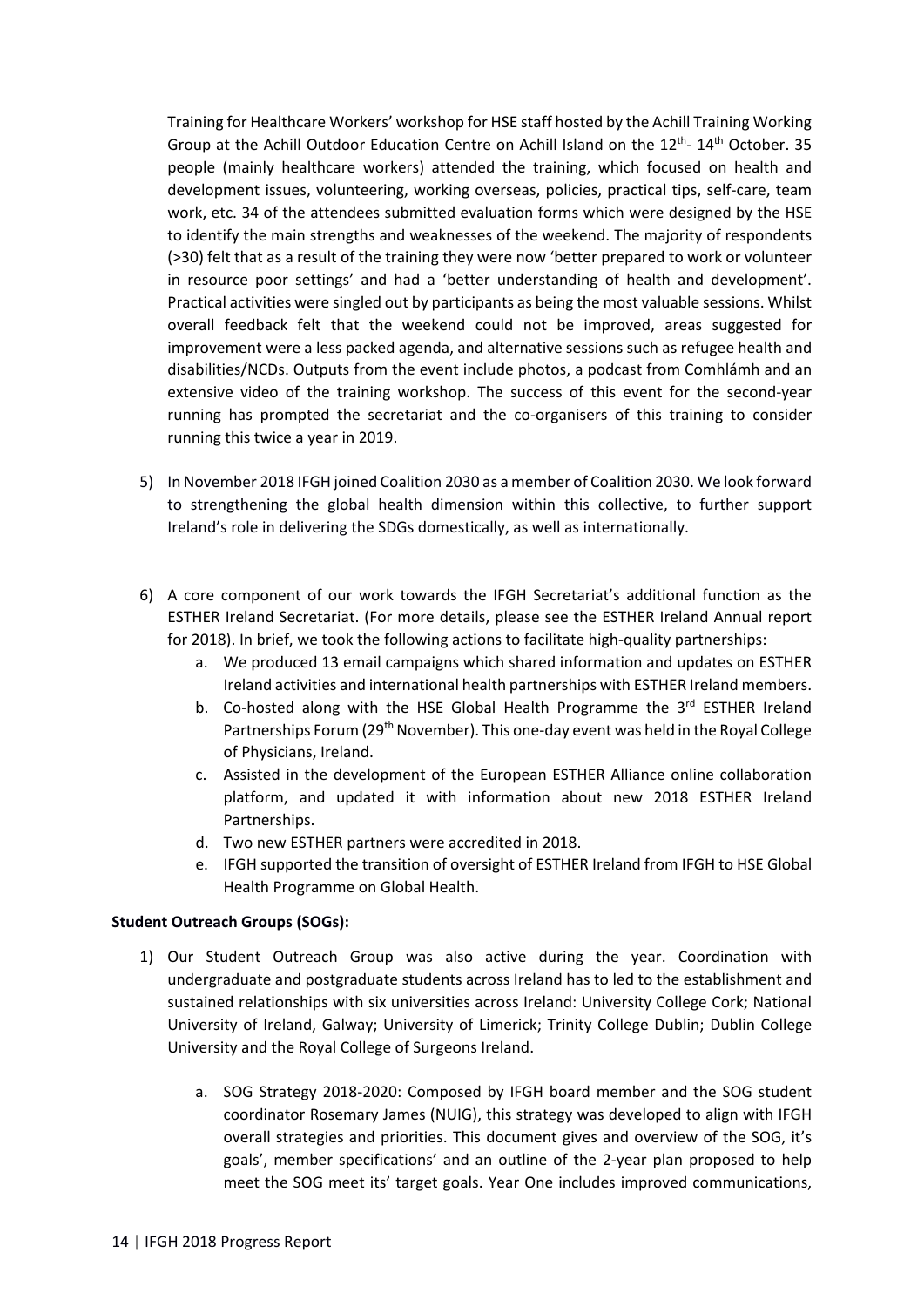networking and events. Year Two plans to expand to engage with student research, develop policy statements and host global health writing workshops.

- b. The SOG has founded a number of external partnerships in 2018 with Evidence Aid, Oxford; Global Health Mentorships; Global Health Next Generation Network and Access to Medicines Ireland.
- c. UCC: Throughout March and April an 'Unpacking Health Inequity' mini-lecture series was held.
- d. NUIG: On the 3rd November at the Clinical Science Institute, University Hospital Galway, a 'Health in Conflict' conference was held. A variety of perspectives from doctors, refugees and public health experts were heard from across the day on topics such as epidemic control, healthcare on the frontline and NGO projects. The conference also included practical workshops wherein students were exposed to relevant global health skills.
- e. Global Health Exchange Conference: during the Global Health Exchange Conference, the SOG in association with Global Health Next Generation Network and GlobalHealthMe hosted a 'Students & Young Professionals Breakfast' on the 7th November at Beaux Lane House. The breakfast consisted of a careers and mentorship talk and a 'Global Health Challenge' where students competed in teams to find economic, health conscious and innovative solutions to a fictional air pollution crisis. The winner of the team challenge was awarded in a prize giving during the closing session of the Global Health Exchange highlighting the importance presence and potential impact of young people in the field of Global Health.

#### **Global Health Writes:**

- 1) In 2018, we hosted one Global Health Writes workshop,  $6<sup>th</sup>$  November) which was attended by 17 participants, the majority of which were undergraduate and postgraduate students. These workshops were designed to introduce learners to key concepts in advocacy and journalistic writing around health topics. The workshop was hosted at RCSI, focused on the Global Health Exchange Conference, and was facilitated by GHW Chief Editor Ian Hodgson and GHW trainers Steve MacDonald and Eimhin O'Reilly.
	- a. 7 Attendees from the workshops formed a conference correspondence team which were led by Dr. Hodgson. The team produced over 20 articles on topics of interest from the Global Health Exchange Conference, which are hosted at [http://globalhealth.ie/category/global-health-writes/global-health-writes-articles/.](http://globalhealth.ie/category/global-health-writes/global-health-writes-articles/) Of those trained at the GHW workshop in November, three participants went on to cover and produce written articles about the Irish Aid Prof Father Michael Kelly Lecture. In addition to this, the Global Health Writes platform published articles about the Access to Medicines conference. Articles disseminated during 2018 will be collated to produce the 2019 edition of Finger on the Pulse: Volume 2.

#### **Policy & Advocacy:**

1) On the 19<sup>th</sup> July 2018, the IFGH along with Oxfam, facilitated an open meeting 'What to do about health?' attended by 12 participants to Inform a Collective Written Submission on Health for the White Paper on International Development. This represented a unique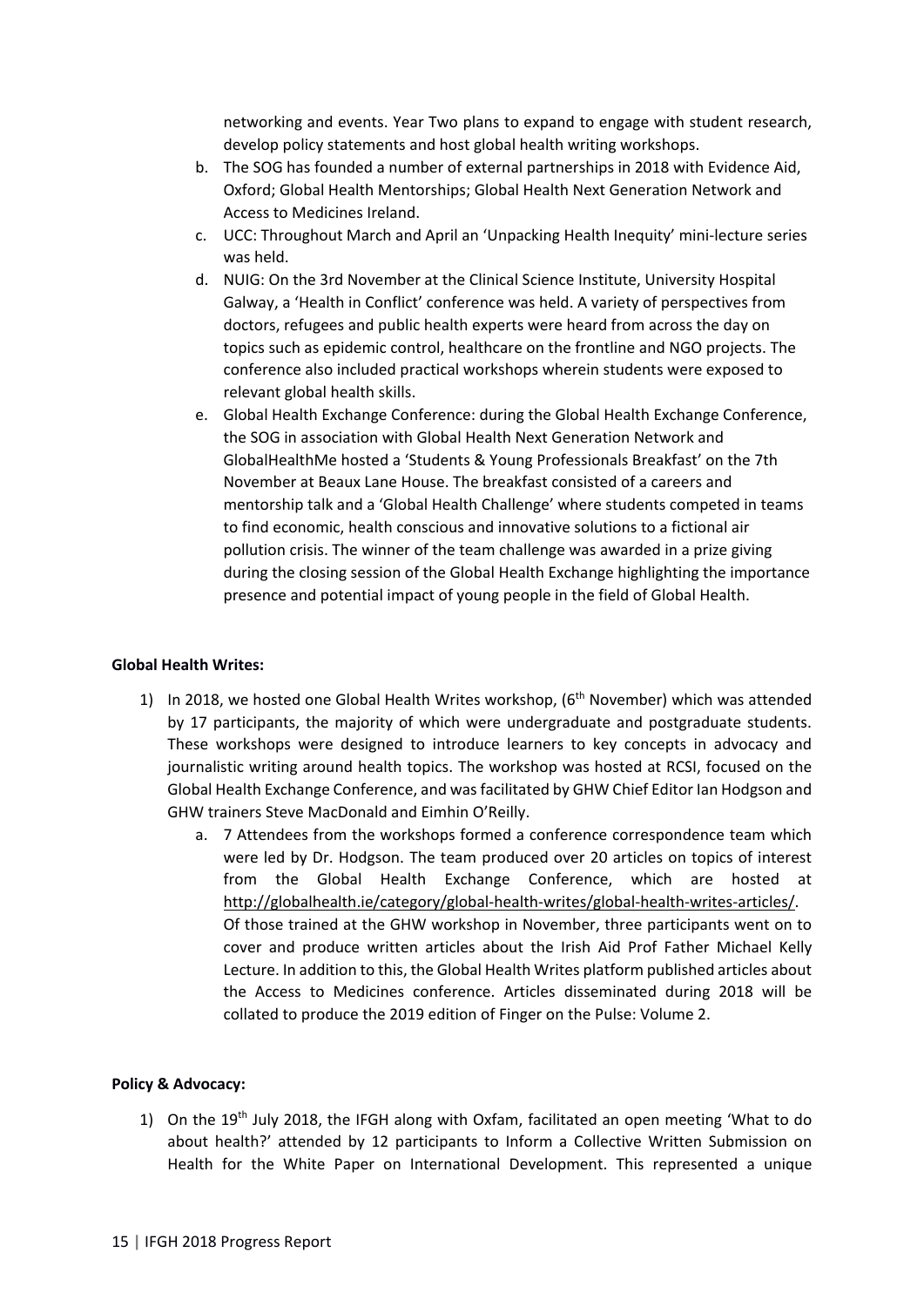opportunity for the Irish development community to highlight the challenges, operational approaches and ways of working that can shape future development policy, priorities and actions. We also gave members the opportunity to attend remotely via Zoom. Using feedback and notes from those who attended, our Forum Chair Anne Matthews submitted the White Paper to Irish Aid on the 23<sup>rd</sup> August.

- 2) The  $2^{nd}$  Annual Access to Medicines conference ( $2^{nd}$  May), facilitated by the IFGH and RCSI, brought together international experts, patient representatives, public health workers and political representatives to discuss solutions to access to medicines issues. AMI produced a Winter 2018 Policy brief which has been disseminated to TDs and Senators on basis of which formal meetings have been scheduled at the Dáil for January and February 2019 to discuss further action. AMI are in the process of planning the 3<sup>rd</sup> Annual Access to Medicines Ireland Conference (scheduled for  $16<sup>th</sup>$  April 2019) which will build on the successes of previous meetings with the same commitment from the IFGH to co-host and organise the event.
	- a. The Irish Times published a [Letter to the Editor](https://www.irishtimes.com/opinion/letters/access-to-medicines-1.3626930) from Dr Kieran Harkin (AMI) responding to an article on the Irish approval process for new drugs  $(13<sup>th</sup> September)$ . Sen. Lynn Ruane (Independents) published an [article on AMI](https://www.thejournal.ie/readme/lynn-ruane-we-must-pioritise-peoples-lives-over-pharmaceutical-companys-profits-4381876-Dec2018/) in TheJournal.ie (9<sup>th</sup> December)
- 3) On the  $6<sup>th</sup>$  November, at the Global Health Exchange Conference, Maureen O'Sullivan, TD formally launched the IFGH 'Working Together for Global Health and Wellbeing: Strategy 2018 – 2023'. This gave IFGH an opportunity to strengthen its relationship with political stakeholders and was an opportunity to raise political awareness of global health issues.
- 4) The IFGH facilitated a Meeting between Dr. Oanh Khuat (SCDI) and, Robbie Lawlor (ACT UP Dublin, Youth Stop AIDS) with Nicola Brennan (Policy Unit Director, Irish Aid) giving them a platform to raise issues related to stigma and HIV/AIDS relevant to Irish Aid action priorities (11th December).
- 5) Minister Ciaran Cannon T.D. opened the Irish Aid Annual Prof Father Michael Kelly Lecture in December (11<sup>th</sup> December).

#### <span id="page-15-0"></span>Area 3: Ensuring an efficient, effective and resourced network

#### **Area 3 focuses on how we use our small central staff and limited resources to wisely create the greatest value for our members and funders.**

*To achieve this goal, we worked as effectively and efficiently as possible to build and strengthen our internal governance and external networks.* 

#### **Governance:**

1) Changes to the Board Composition were as follows: In March 2018 a new student representative, Rosemary James (NUIG) joined the IFGH Board. Hasheem Mannan (UCD, School of Nursing, Midwifery, and Health Systems) and Anne Nolan (Health Development Specialist) joined in June. David Weakliam left the board in September.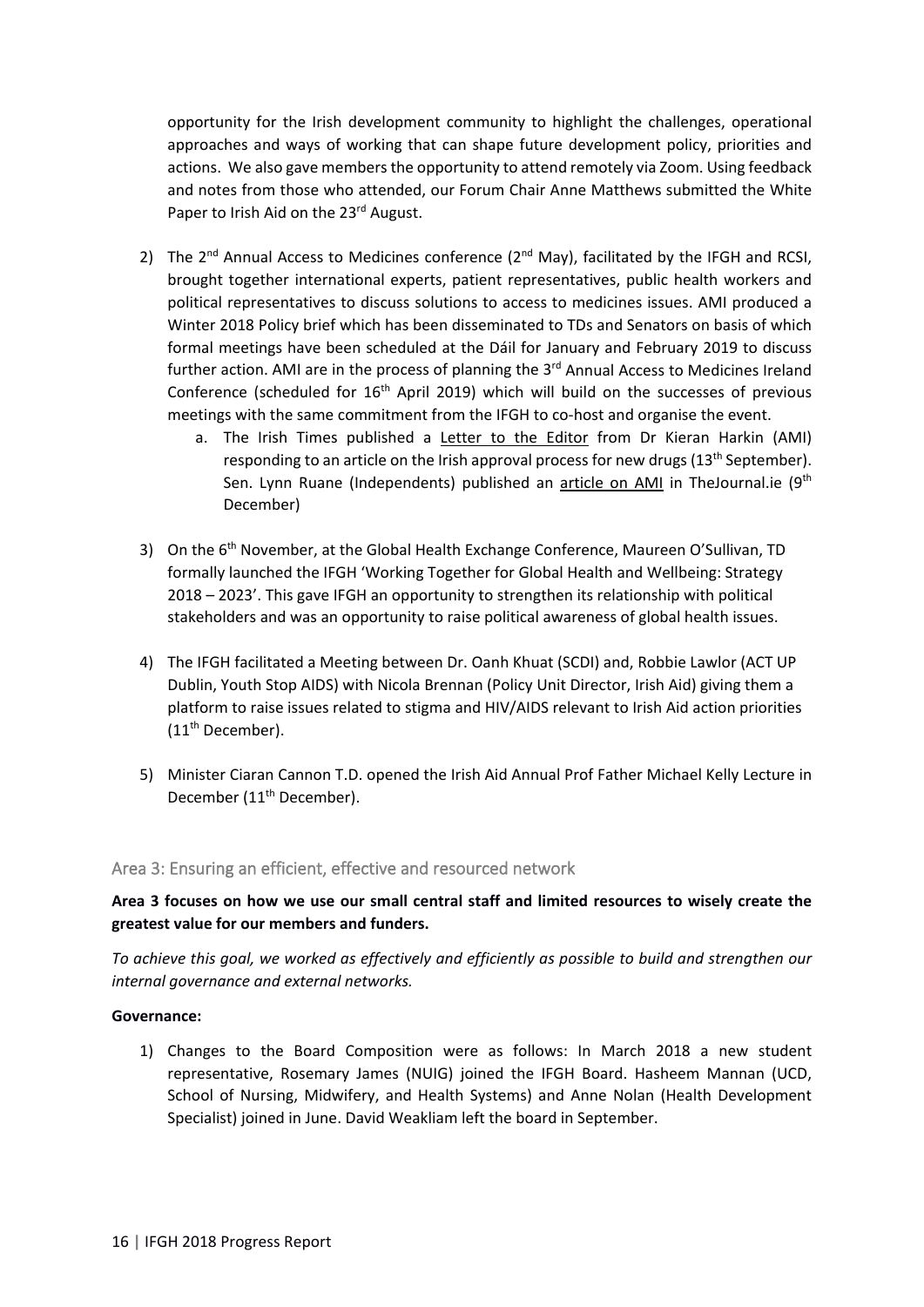- 2) For each meeting an agenda, overview report, financial report and other documents were prepared, and disseminated in advance where relevant. Detailed minutes also provide an overview of board and EMC activities.
- 3) As outlined in the report overview, the IFGH evaluated each Board meeting using a postmeeting online survey in line with the Governance?? Code. In addition to this, a risk register was reviewed at every Board meeting??. The below statistics and feedback pertain to the four board meetings held throughout 2018 (January, April, June and October).
	- a. Overall the board meetings were self-rated as more strategic than operation, with 65% rated as highly strategic or strategic.
	- b. 75% of materials were provide in a very timely manner to the board to review in advance of meetings. 63% rated agenda items as being very important.
	- c. Feedback singled out the Operations Overview as being a very useful tool, as well as the possibility to participate remotely via Zoom.
	- d. Areas for improvement: poor sound quality joining via Zoom will be corrected via the purchase of microphone/speaker system. Difficulty for board members finding conference room that are not located in Beaux Lane House.

#### **4) IFGH Secretariat:**

- a. Steve MacDonald left IFGH in January 2018. In March of 2018 a 60% FTE equivalency Communications & Events Coordinator was hired (Eimhin O'Reilly) who remained with us until December 2018. Joan Bolger was hired in February 2019.
- b. Following the end of two internship contracts in Q1 and Q2 in September 2018, two Professional Interns were recruited to cover IFGH and ESTHER work plans at 60% and 40%.
- c. As of December 2018, the board promoted the role of Operations Director to Executive Director of the IFGH
- d. Additional Consultancy capacity was hired to support the Global Health Exchange Conference for 2 weeks.

#### **Strategic Planning, Monitoring and Evaluation (M&E):**

- 1) An independent external evaluation of our organisation was completed by CDI at the end of 2017/beginning of 2018. The evaluation used a number of different approaches, including: a thorough desk review of IFGH and ESTHER Ireland documents, M&E data, reports and web and social media content; 17 key-informant interviews; two in-depth interviews; an email survey of the IFGH membership (of which 57 responses were received); analysis and synthesis of the OECD/DAC framework and thematic analysis. The results of the evaluation were reported in early 2018.
	- a. The report found that IFGH was strong in:
		- i. Ability to access global health community in Ireland and facilitate collaboration
		- ii. Newsletter, website, workshops, learning events and conferences
		- iii. Managing ESTHER Ireland
		- iv. Providing value for money for Irish Aid
	- b. The report made recommendations for improvement:
		- i. Focus events and advocacy work around one annual theme (On the basis of this feedback a theme for 2018 was selected 'Ireland, Health and the SDGs')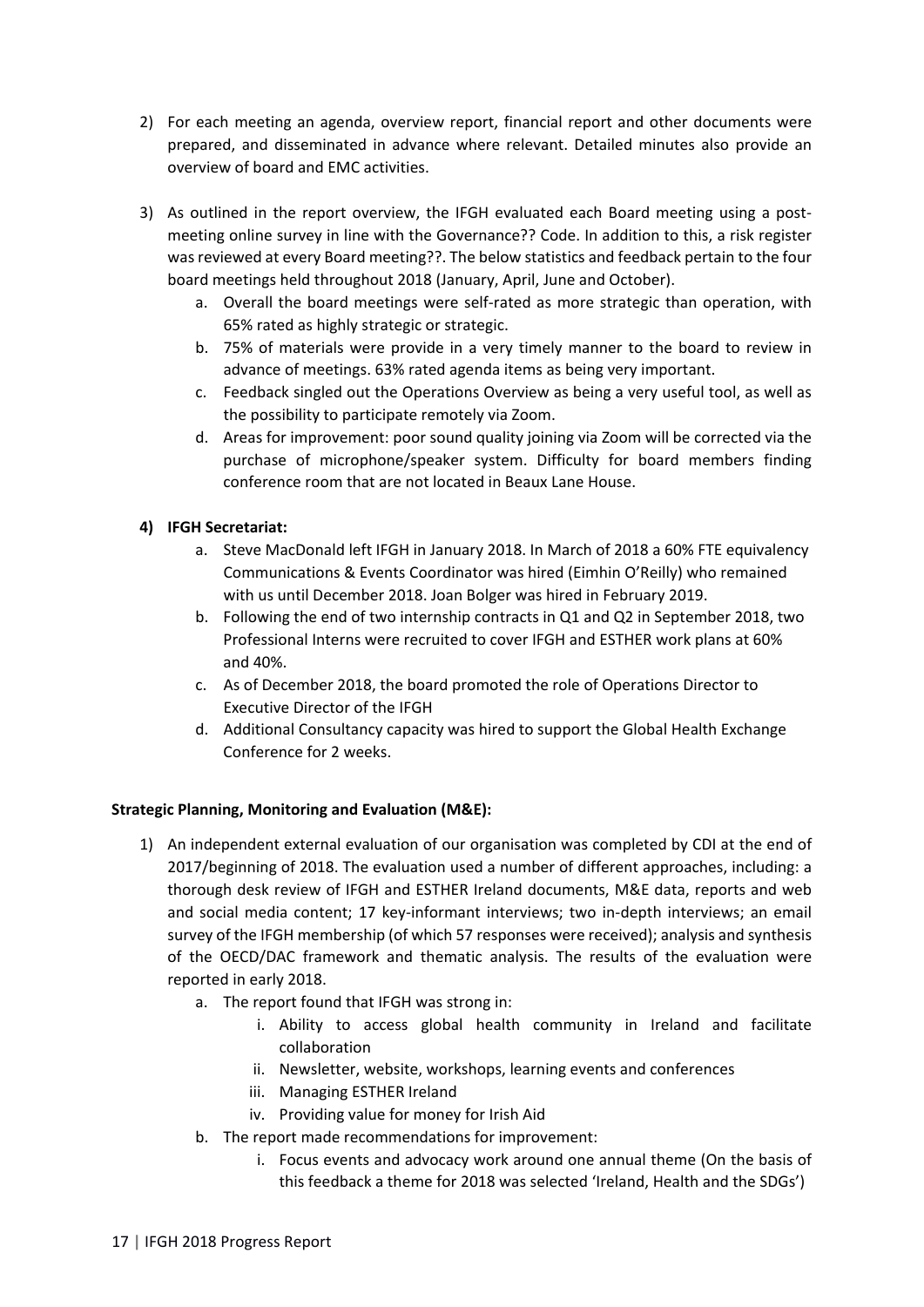- ii. Consider the capacity implications and opportunity costs of ESTHER
- iii. Continue to provide events, and increase focus on entry-level training
- iv. Continue to improve M&E and reporting
- 2) IFGH Strategy 2018 2023: Following and informed by the external evaluation outlined above the IFGH strategy was drafted in collaboration with CDI. The strategy was then further developed through consultation with the IFGH Board, Secretariat and other stakeholders in March 2018. This strategic plan builds on our prior achievements and had a fresh focus of building traction around annual cross-cutting themes and connecting individuals and institutions working in global health, aligned with the Sustainable Development Goals.
- 3) A new M&E framework, including a Theory of Change, was developed by CDI for 2018-2023 on the basis of the evaluation. Tracking of events and communications now feeds into this automatic framework, helping us to align our activities to the IFGH strategic goals. The ToC and M&E framework also assisted in the development of the workplan for 2018.
- 4) We evaluated events wherever possible through feedback forms completed by attendees. This data was collected and presented using the reporting functions of our M&E framework at EMC and Board meetings to help guide future events and track performance.
- 5) We also tracked our communications channels, and compiled regular communications reports presented at each EMC and Board meeting to help guide strategy and track performance.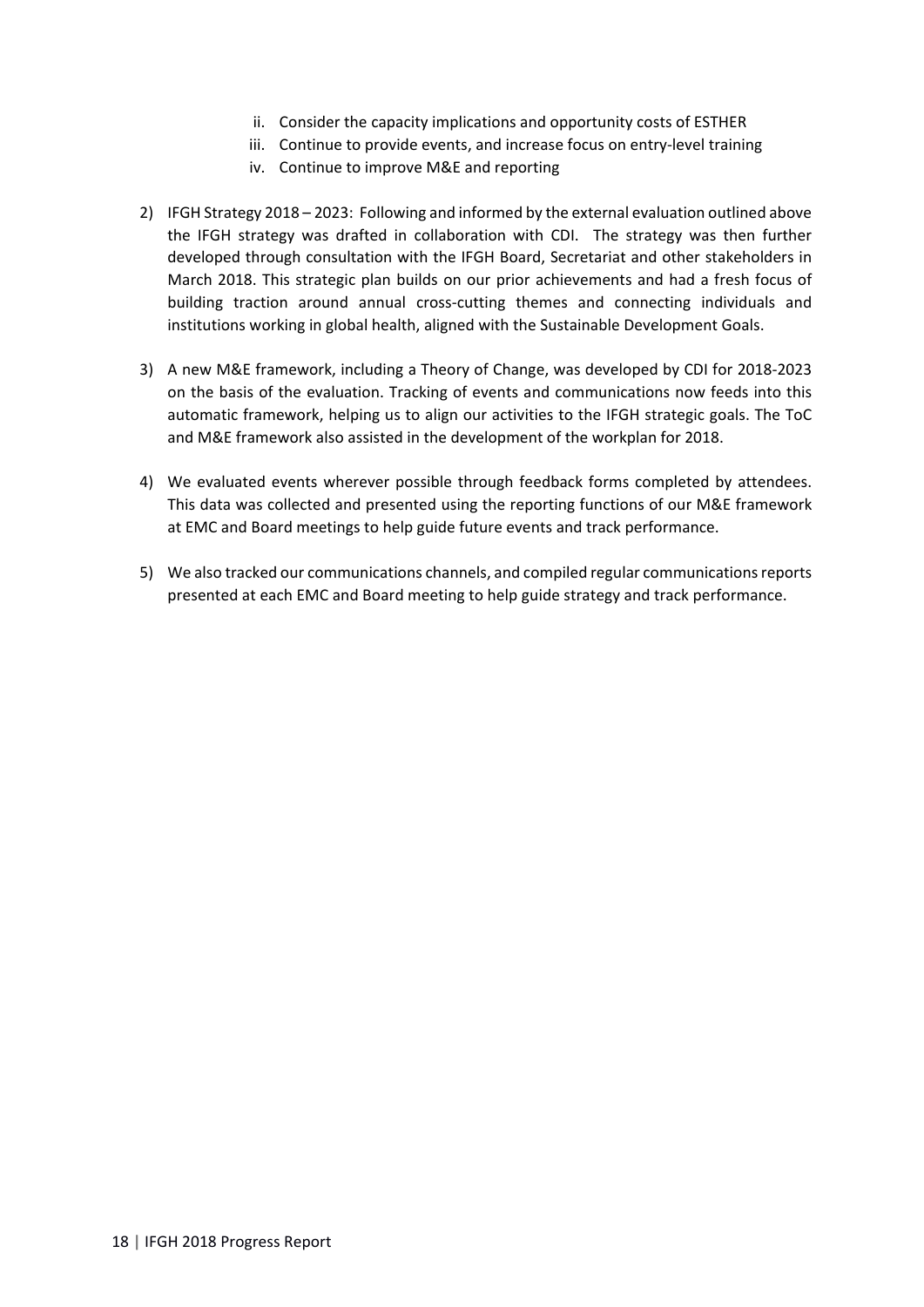<span id="page-18-0"></span>Lessons learned

- The new strategy has meant more focus on hosting of high quality event and evaluation of the events continues to be very positive
- Delay in receiving funding was challenging for the organisation (2018 funding received in November 2018). All efforts will be made to accelerate this in 2019
- Changeover of staff within such a small secretariat has a large impact on implementation
- Q4 is a very intensive period for IFGH Secretariat
- The Global Health Exchange Conference was extremely successful. It requires dedicated capacity in Q4
- 2018 was a year of transition for ESTHER Ireland, with more of a focus on transferring management to the HSE. It also meant extra delays in receiving funding. 2018 funding was received only in January 2019 so no small grant round was opened in 2018

# <span id="page-18-1"></span>Financials

#### **IFGH Income 2018 (including ESTHER Ireland)**

| <b>Income</b>                           | 2018    |
|-----------------------------------------|---------|
| Irish Aid                               | 60,000  |
| HSE (ESTHER Ireland)                    | 110,000 |
| In-kind (voluntary time) **             | 25,000  |
| $***$<br>In-kind (office space etc.)    | 22,080  |
| Training, workshop, and conference fees | 24,700  |
| Friends of the IFGH                     | 2,150   |
|                                         |         |
| <b>Total income</b>                     | 243,930 |

*Notes \*\* In-kind contribution was of non-monetary value and is not included in the audited accounts*

#### **IFGH Expenditure (including ESTHER Ireland)**

| <b>Expenditure</b>      | 2018   |
|-------------------------|--------|
| <b>Staffing</b>         | 91,799 |
| Events                  | 40,908 |
| Communications          | 4,756  |
| Travel                  | 3,942  |
| Administration and fees | 15,683 |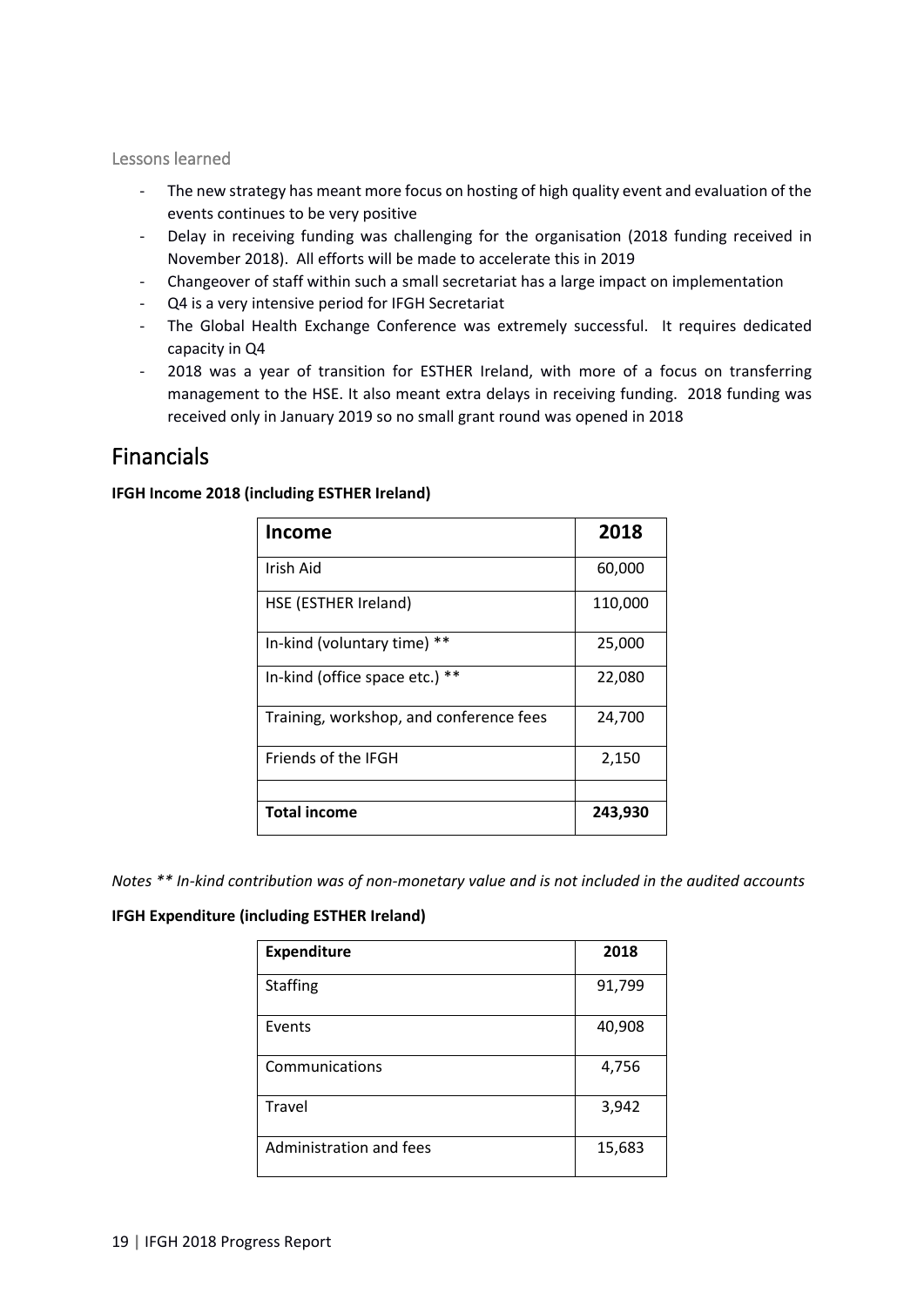| SOG                         | 2,507   |
|-----------------------------|---------|
| Depreciation                | 258     |
| In-kind (voluntary time)    | 25,000  |
| In-kind (office space etc.) | 22,080  |
| <b>Total Expenditure</b>    | 206,933 |
|                             |         |

The IFGH and ESTHER Ireland also acknowledge and thank our partners for the large amount of inkind contributions received: In 2018, we received additional in-kind contributions including hosting and office space, meeting rooms, and office overheads, totalling €22,080 (\*non-monetary). We also received 1000 voluntary working hours, or 125 working days, per year contributed by IFGH Members, IFGH Board Members, IFGH Executive Management Committee and the ESTHER Steering Group, totalling €25,000 (\*non-monetary).

*Full financial information will follow in the Audited Accounts that will be submitted to Irish Aid when completed in Q1 2019.*

*Notes \* In-kind contribution was non-monetary value and is not included in the audited accounts*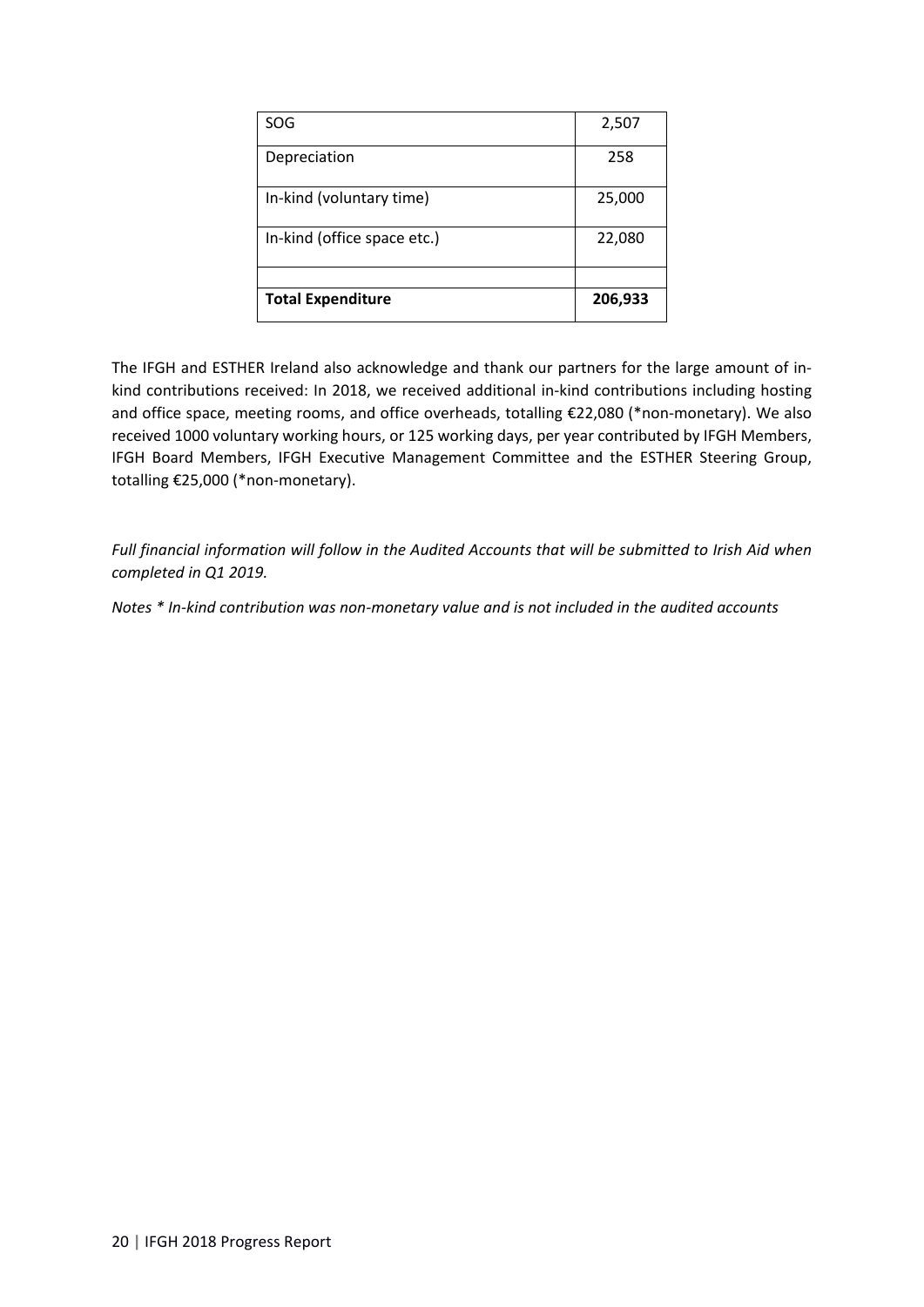# <span id="page-20-0"></span>Annex 1: M&E Framework: Progress against strategic areas

**At-a-glance activities and outputs 2018 by key activities within strategic focal areas (described in detail within Progress Narrative below):**

**NOTE: As noted within our ToC image above there are organic overlaps between some of the activities, which results in some duplication of events when reporting against key activities** 

| Area 1: Facilitate<br><b>Networking and</b> | <b>Communications</b>              | Raised awareness of 51 World Days related<br>to global health                                                                                                                                                                        |
|---------------------------------------------|------------------------------------|--------------------------------------------------------------------------------------------------------------------------------------------------------------------------------------------------------------------------------------|
| <b>Learning</b>                             |                                    | Disseminated information regarding 74<br>events and 12 courses/educational<br>opportunities via our newsletter                                                                                                                       |
|                                             |                                    | Created 312 original messages on Twitter<br>resulting in over 130,000 interactions.                                                                                                                                                  |
|                                             |                                    | Published 75 posts on Facebook which led<br>to 21, 297 interactions.                                                                                                                                                                 |
|                                             |                                    | 9 videos uploaded via YouTube were viewed<br>3,243 times. 30global health writes articles<br>produced around five events                                                                                                             |
|                                             |                                    | Finger on the Pulse: Volume 1 is the<br>culmination of 30 Global Health Writes<br>articles published in 2018                                                                                                                         |
|                                             | <b>Learning events</b>             | Book launch held in association with SLIP<br>$(26th$ July)                                                                                                                                                                           |
|                                             |                                    | AIDS 2018 Follow-up held in collaboration<br>with RCSI and Concern Worldwide (5 <sup>th</sup><br>October)                                                                                                                            |
|                                             |                                    | Co-hosted Irish Aid Annual Professor Father<br>Michael Kelly Lecture on HIV and AIDS (11 <sup>th</sup><br>December)                                                                                                                  |
|                                             |                                    | Global Health Workshops for TY students<br>(February, April)                                                                                                                                                                         |
|                                             | <b>Networking</b><br>opportunities | The IFGH Chair Anne Matthews facilitated<br>an initial meeting to discuss the potential of<br>setting up a Women in Global Health<br>Chapter in Ireland at the 2018 Global Health<br>Exchange Conference (7 <sup>th</sup> November). |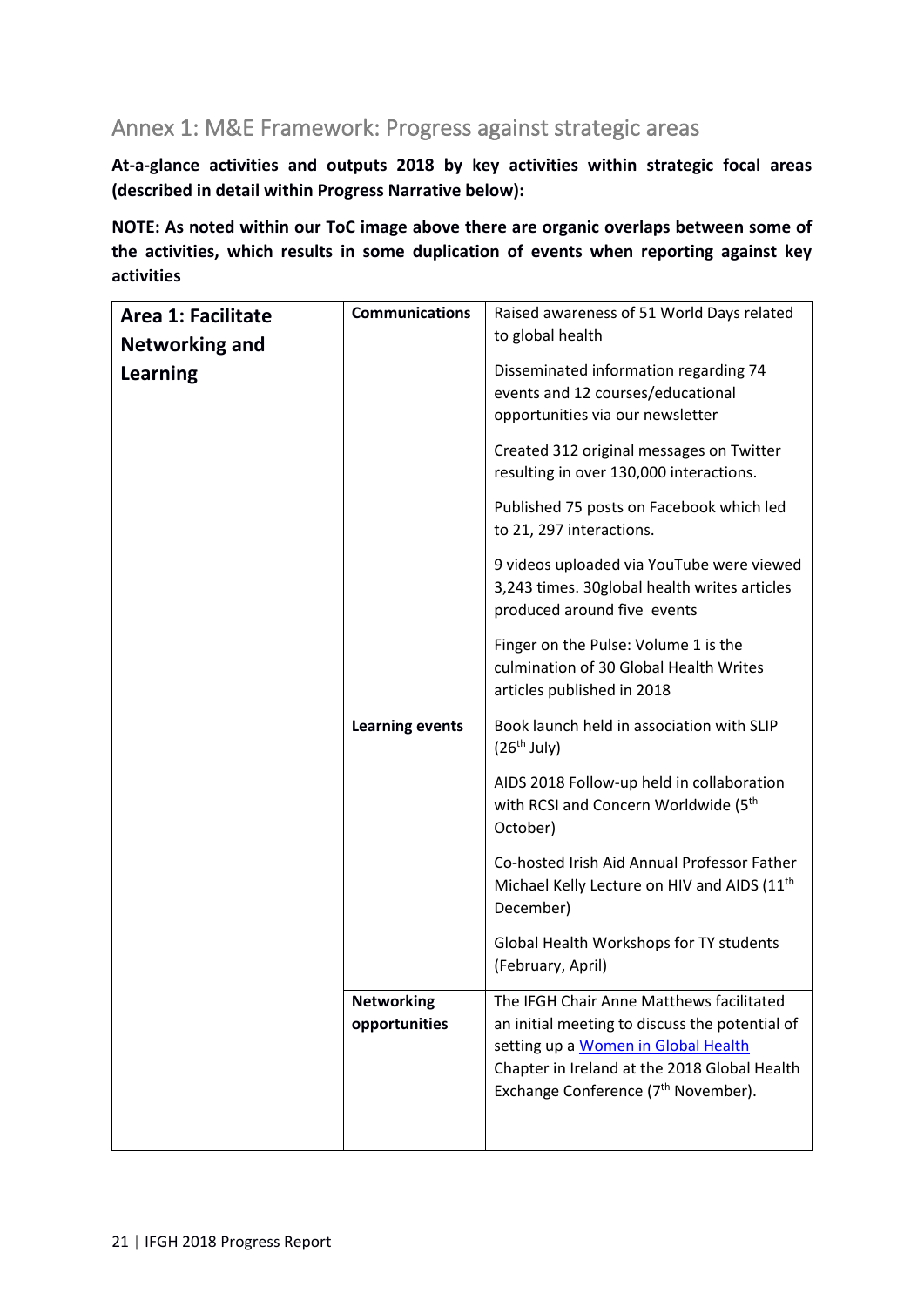|                                                | <b>Conferences</b>                             | Conference on Access to Medicines held at<br>RCSI (2 <sup>nd</sup> May)<br>Co-organised the 2018 Global Health<br>Exchange Conference with GOAL and RCSI<br>(6 <sup>th</sup> -7 <sup>th</sup> November)                                                                                                                                                                          |
|------------------------------------------------|------------------------------------------------|----------------------------------------------------------------------------------------------------------------------------------------------------------------------------------------------------------------------------------------------------------------------------------------------------------------------------------------------------------------------------------|
| <b>Area 2: Facilitate</b><br><b>Engagement</b> | <b>Membership</b>                              | Publicised 12 courses / educational<br>opportunities, and 42 job opportunities to<br>members via the IFGH email and newsletter.                                                                                                                                                                                                                                                  |
|                                                | Partnerships &<br>Interdisciplinary<br>working | Remained as the supporter network of the<br>Comhlámh Code of Good Practice for<br>International Volunteering.                                                                                                                                                                                                                                                                    |
|                                                |                                                | Accepted as a member of Coalition 2030<br>(November 2018)                                                                                                                                                                                                                                                                                                                        |
|                                                |                                                | The IFGH became a member of the FESTMIH<br>(Federation of European Societies for<br>Tropical Medicine and International Health)<br>in 2017, to facilitate collaboration and<br>information sharing across global health<br>societies in Europe and expand IFGH reach<br>and visibility across Europe. We are grateful<br>to have continued on with this partnership.<br>In 2018. |
|                                                |                                                | DSAI Child Health Study Group Meeting<br>(20 <sup>th</sup> March)                                                                                                                                                                                                                                                                                                                |
|                                                |                                                | What to do about health: White Paper<br>meeting (19 <sup>th</sup> July)                                                                                                                                                                                                                                                                                                          |
|                                                |                                                | Access to Medicines Ireland Strategy Day<br>(7 <sup>th</sup> September)                                                                                                                                                                                                                                                                                                          |
|                                                |                                                | Co-hosted and facilitated an International<br>Health and Development training weekend<br>for healthcare workers in partnership with<br>the HSE Global Health Programme,<br>Comhlámh, and others (12 <sup>th</sup> -14 <sup>th</sup> October).                                                                                                                                    |
|                                                |                                                | Supported partnerships through<br>communications and events including the<br>3rd ESTHER Ireland Partnership Forum (29th<br>November), through functions of the<br><b>ESTHER Ireland Secretariat (please see</b><br><b>ESTHER Ireland Annual Report 2018 for</b><br>more information).                                                                                            |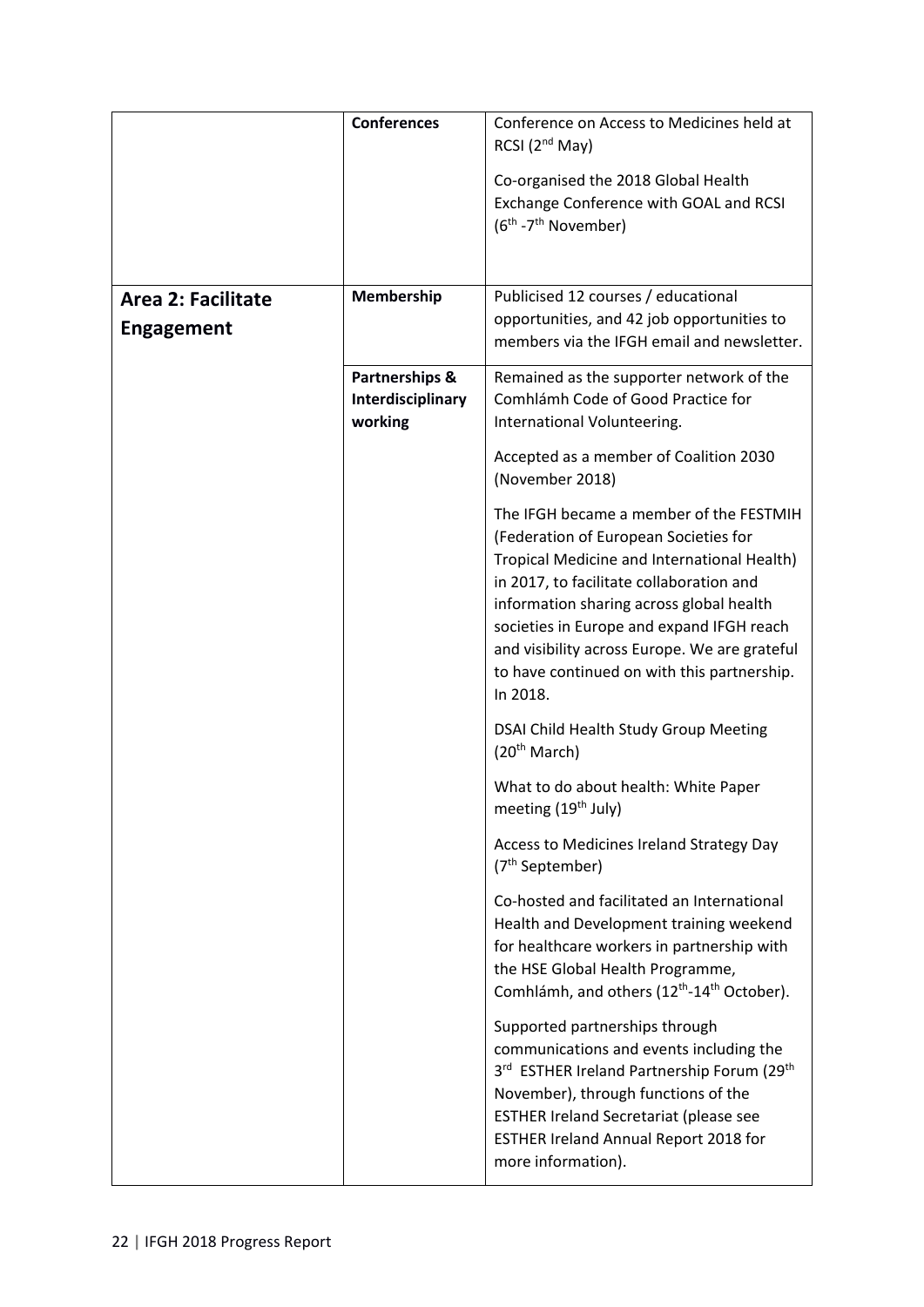| <b>Student</b><br><b>Outreach Groups</b><br>(SOGs) | The SOG published their Strategy for 2018-<br>2020.<br>Six SOG groups have been established in<br>Ireland<br>Founded external partnerships with<br>Evidence Aid, Global Health Mentorships,<br><b>Global Health Next Generation Network and</b><br><b>Access to Medicines Ireland</b><br>UCC Mini-Lecture Series 'Unpacking Health<br>Inequity' (March, April) |
|----------------------------------------------------|----------------------------------------------------------------------------------------------------------------------------------------------------------------------------------------------------------------------------------------------------------------------------------------------------------------------------------------------------------------|
|                                                    | 'Health in Conflict' Conference (3rd<br>November)<br><b>Student and Early Professionals 'Careers</b>                                                                                                                                                                                                                                                           |
|                                                    | Spotlight' Breakfast (7 <sup>th</sup> November)                                                                                                                                                                                                                                                                                                                |
|                                                    | Global Health Team Competition (7 <sup>th</sup><br>November)                                                                                                                                                                                                                                                                                                   |
|                                                    | Supported the National University of<br>Ireland, Galway SOG with materials to set<br>up the Global Health Debate for 2019.                                                                                                                                                                                                                                     |
| <b>Global Health</b><br><b>Writes</b>              | Hosted 1 Global Health Writes Training<br>Workshop (6 <sup>th</sup> November)                                                                                                                                                                                                                                                                                  |
|                                                    | A Global Health Writes team covered the<br>Global Health Exchange, and further Writers<br>covered the Irish Aid Prof Father Michael<br>Kelly Lecture                                                                                                                                                                                                           |
| Policy &<br>Advocacy                               | Access to Medicines Policy brief (Winter<br>2018)                                                                                                                                                                                                                                                                                                              |
|                                                    | 'What do about Health?' White paper<br>Meeting and Submission (19th July)                                                                                                                                                                                                                                                                                      |
|                                                    | Maureen O'Sullivan T.D was invited to<br>officially launch our IFGH Strategy 2018-<br>2023 at the 2018 Global Health Exchange<br>Conference (6 <sup>th</sup> November)                                                                                                                                                                                         |
|                                                    | Meeting between Dr. Oanh Khuat (SCDI)<br>and, Robbie Lawlor (ACT UP Dublin, Youth<br>Stop AIDS) with Nicola Brennan (Policy Unit<br>Director, Irish Aid) (11 <sup>th</sup> December)                                                                                                                                                                           |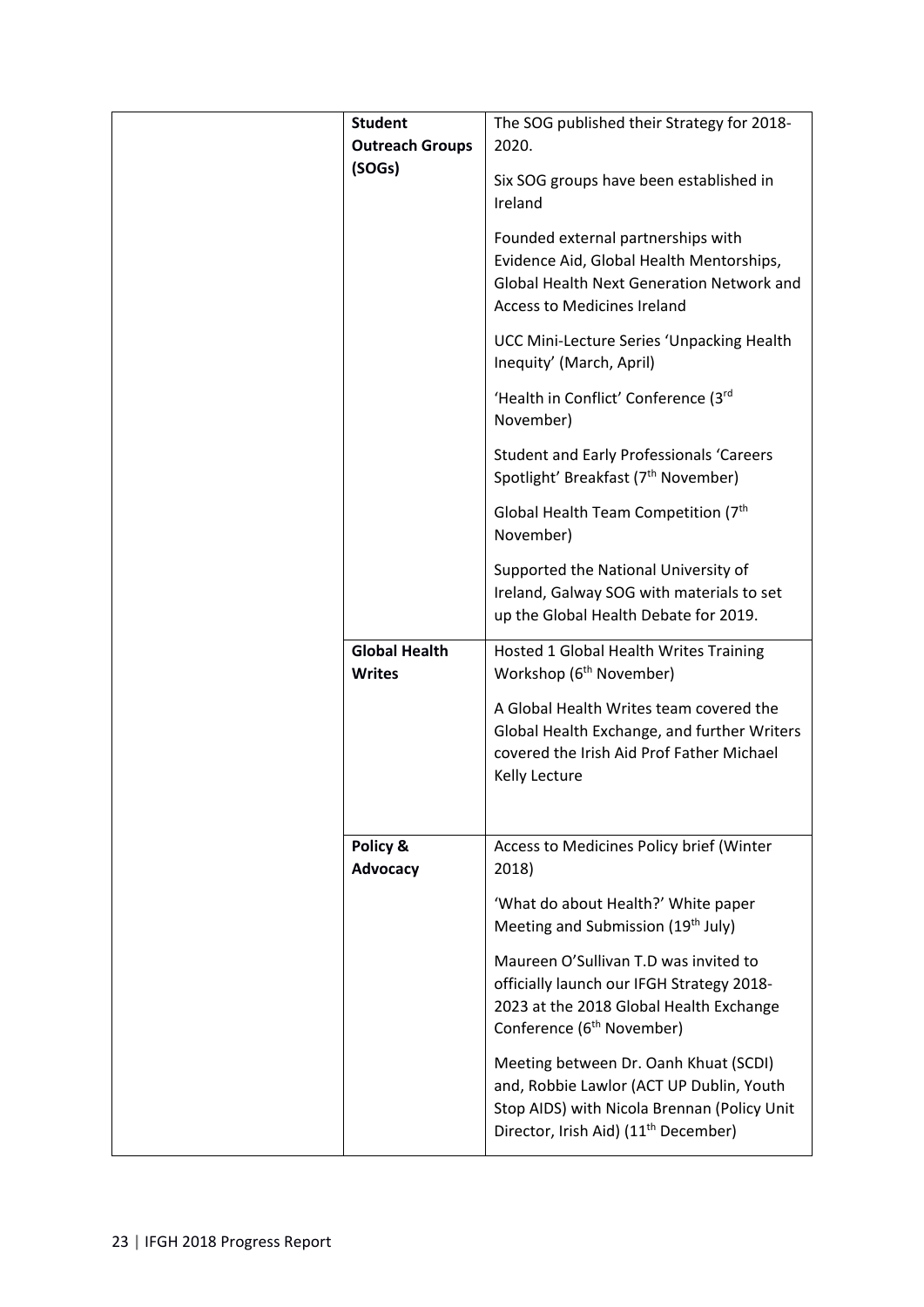|                          |                             | Invited Minister Ciarán Cannon T.D to give<br>an opening address at the Irish Aid Annual<br>Prof Father Michael Kelly Lecture (11 <sup>th</sup><br>December) |
|--------------------------|-----------------------------|--------------------------------------------------------------------------------------------------------------------------------------------------------------|
| Area 3: Efficient,       | Governance                  | Changes to board composition as outlined in                                                                                                                  |
| <b>Effective and</b>     |                             | narrative report.                                                                                                                                            |
| <b>Resourced Network</b> |                             | Evaluation of board meetings                                                                                                                                 |
|                          |                             | 4 Board Meetings held in 2018                                                                                                                                |
|                          |                             | 8 EMC Meetings held in 2018                                                                                                                                  |
|                          | <b>Monitoring and</b>       | Developed a new strategy and M&E                                                                                                                             |
|                          | <b>Evaluation (M&amp;E)</b> | framework (both completed in 2018)                                                                                                                           |
|                          | <b>Financing</b>            | Continued implementing according to                                                                                                                          |
|                          |                             | existing financial policies and guidelines                                                                                                                   |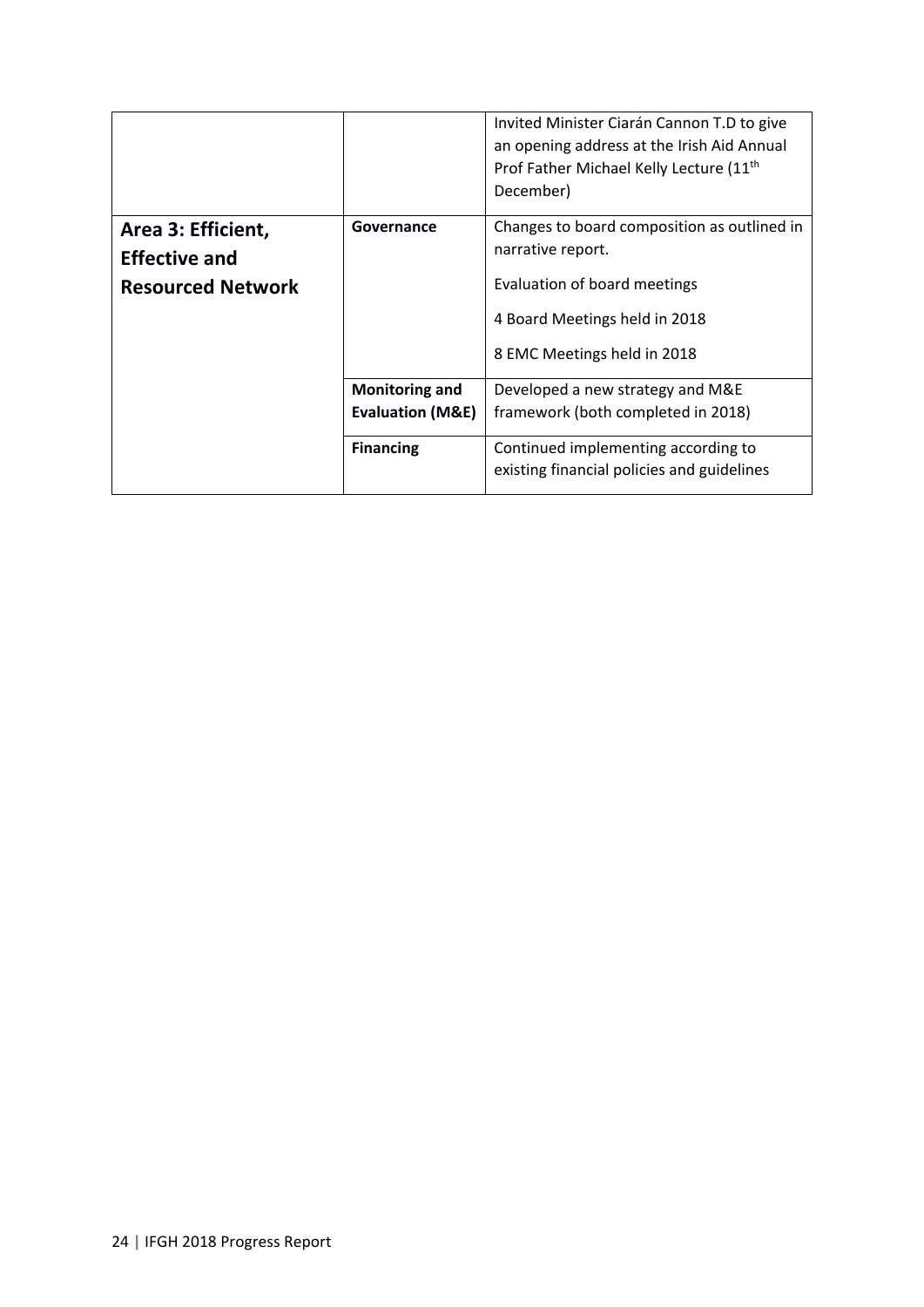## <span id="page-24-0"></span>Annex 2: AMI Policy Brief



Access to Medicines Ireland Policy Document

Overview

Introduction

A High Price to Pay

#### **Fighting for fair** prices for new medicines.



Winter 2018

**MEDICINES IRELAND** 

#### **Transparency**

While the pharmaceutical industry claims that it can cost While the pharmaceutical industry claims that it can cost<br>v up to **C.2 dis** to put a new drug to market, the Drugs for<br>Neglected Diseases initiative (DND) puts this figure closer<br>to **SUSOm**. There is a serious lack of cla

Transparency is therefore necessary to hold the private<br>sector and other stakeholders to account for the impact<br>of their actions on access to medicines. Ireland should<br>add its voice to the global movement advocating for greater transpare

#### What is AMI doing?

**FIGURE 10 FOR A POSITION CONTROL**<br>In 2017, an Access to Medicines freland motion was<br>Government to insist on the induced Crygonization calling on the<br>Government to insist on transportancy from the<br>momental industry in wid

#### **International Cooperation**

The comment of the power and the properties of the comment of pining the **SeMeLuxA** initiative. Together with Belgium, The Netherlands, Luxembourg and Austral this inter-<br>governmental collaboration aims to increase<br>transpa

• Information sharing and policy exchange - Joint price negotiations<br>- Horizon scanning<br>- Health technology assessments

This initiative will greatly strengthen lieland's strategic This interactive will generally the pharmaceutical<br>position when negotiality with the pharmaceutical<br>industry. We hope that this at op will mark the start of<br>greater collaboration at EU and global level, and that<br>Ireland nzines

#### **Patents**

The current incentive of market exclusivity in the<br>pharmaceutical industry grants the patent holder the<br>freedom to charge whatever price the market can bear,<br>which for life-saving drugs can be very high indeed.

**Fighting for fair** 

prices for new medicines.

This model is explaitative, expert

# Alternative incentives for needs-driven and<br>transparent R&D should be implemented. Examples<br>include grants, prizes and advance market<br>commitments from public funds.

This would result in a far more affordable medicines priced closer to production cost without the need to pay<br>a commercial patent holder an exorbitant price.

Specific licensing tools include:

- $\begin{array}{ll} \bullet\quad \textbf{Non-exclusive \textbf{ is a}mas} \textbf{no} \\ \textbf{or the market and drive down prices,} \\ \bullet\quad \textbf{the market and drive down prices,} \\ \textbf{no's poly-free \textbf{ less}~for only right and random is over \textit{only} \\ \textbf{or polyt-free \textbf{ less}~for no-lor profit R\'AD} \\ \bullet\quad \textbf{Public \textbf{is}~for by} \\ \bullet\quad \textbf{Public \textbf{is}~for by} \\ \textbf{no: the profit move the post in other 0 of the pharm and industry.} \end{array}$
- 

move the protification of the phorma industry.<br>One of the most effective licensing tools is **examplesory**<br>**lisensing**, a legal proces wated to override a patent<br>when deemed necessary to exame cocess to a medicine<br>in the hi

#### **Hepatitis C**

**Hopartists Control (State Control of the Control of the Control of the Control of the Control of the Control of the Control of the Control of the Control of the Control of the Control of the Control of the Control of the** 

The ocality of the state in the state of the state of the state of the state is the state of the state of the state of the barriers to access are many, and AMI focuses on issues caused by the commercialisation of drug rese and develop

These problems can be broadly defined as **a lack of**<br>**research** into areas of greatest health need and **a**<br>**of access** to existing medicines.

The current research and development model is largely diven by commercial interests. A major consequence of the profit-driven system is that these is no incentive to the develop drug of the combined from the profit-driven

This profit-motivated system results in exorbitant prices ins prori-moreau system resurs in exarcitant processes<br>for drugs, particular cancer treatments, **severely**<br>reatriating access. High prices are levied because the<br>exclusive patents of pharmaceutical companies allow

25 **|** IFGH 2018 Progress Report

them to charge as they please. The increasing prices for<br>new medicines put an ever-greater strain on the overall<br>health budget. The solution is not to ration the<br>medication but to secure a fair price.

This policy document gathers together key and timely<br>information on these and other issues of fair access to<br>new medicines.



**Drillen' Henn** is alonyer and public head in odeocote with one 30 years of organization of public head in observation of the organization of the conditional public condition of the public of the distribution of the Unive



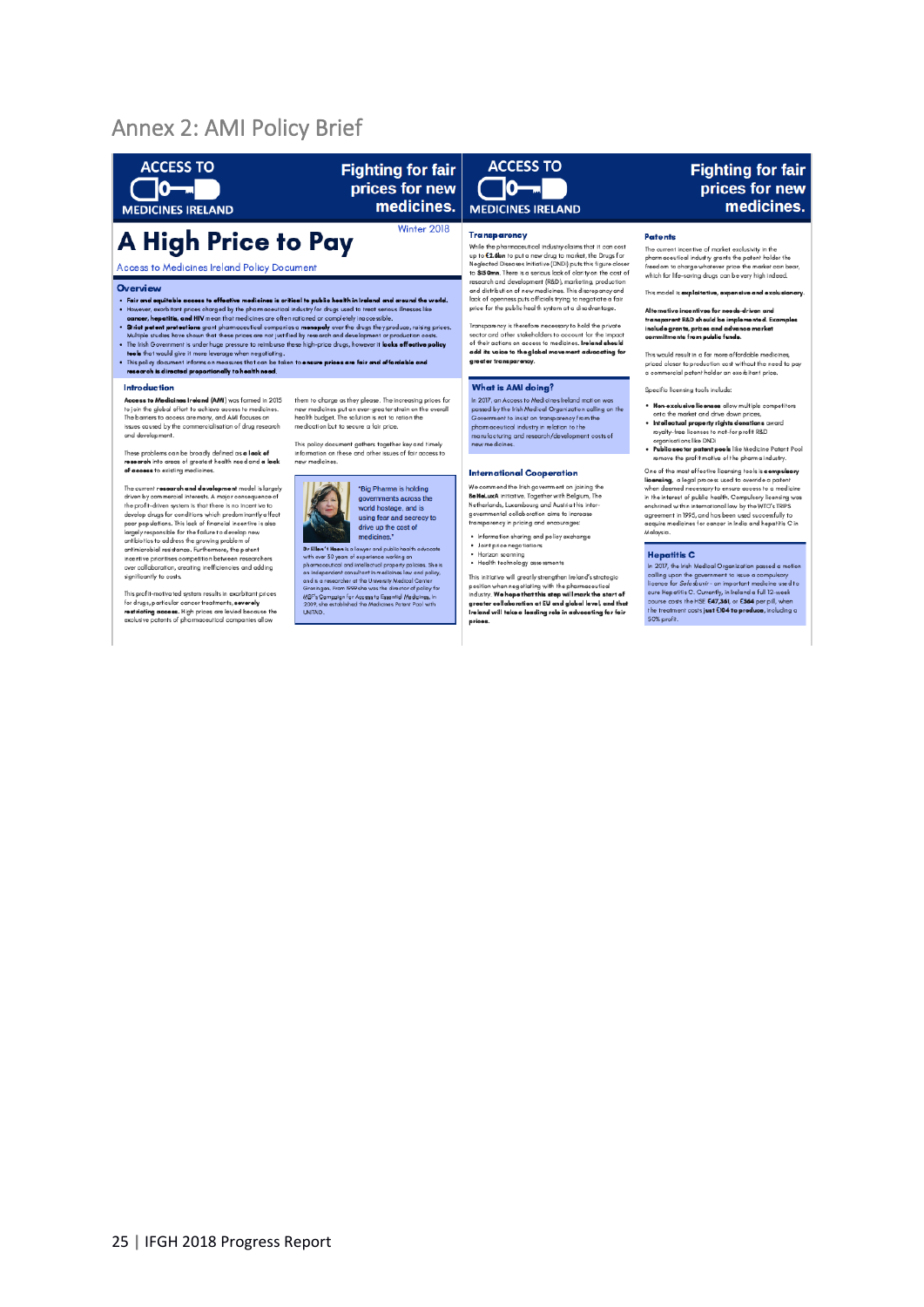## <span id="page-25-0"></span>Annex 3: IFGH 2018 Financial Report

#### **IRISH FORUM FOR GLOBAL HEALTH LIMITED BALANCE SHEET**

| <b>Assets</b>                                                                | <b>Total both IFGH and</b><br><b>ESTHER</b> operations |
|------------------------------------------------------------------------------|--------------------------------------------------------|
| <b>Current Assets</b>                                                        |                                                        |
| <b>A001 Bank account IFGH -0436</b><br><b>A002 Esther Grant-Bank account</b> | 3,239.02                                               |
| 2600                                                                         | 1,451.41                                               |
| <b>A003 Bank deposit</b>                                                     | 2,000.53                                               |
| <b>A005 EEA bank account -199</b>                                            | 900.90                                                 |
| Total Bank Assets                                                            | 7,591.86                                               |
| <b>Accounts Receivable (A/R) (Note 1)</b>                                    | 113,600.00                                             |
| <b>Total Current Assets</b>                                                  | 121,191.86                                             |
| <b>Total Assets</b>                                                          | 121,191.86                                             |
| Liabilities and shareholder's equity<br><b>Current liabilities:</b>          |                                                        |
| L001 Accruals (Note 2)                                                       | 15,737.41                                              |
| Total current liabilities<br><b>Shareholders' equity:</b>                    | 15,737.41                                              |
| <b>Net Income</b>                                                            | (15,391.32)                                            |
| <b>EQ002 Opening Balance Equity</b><br><b>EQ004 Retained Earnings</b>        | 120,845.77                                             |
| <b>Total shareholders' equity</b>                                            | 105,454.45                                             |
| <b>Total liabilities and equity</b>                                          | 121,191.86                                             |

Note:

- 1. The receivable of €113,600 included core income from Irish Aid of €50,000 for ESTHER operations, ESTHER Small grants round for 2018 of €50,000, €10,000 European Secretariat EEA and another €3,600 came from HSE for the contribution towards Achill training 2018. These grant from Irish Aids came through from HSE came in January 2019 for the 2018 operations
- 2. The accruals of €15,737 comprise of the expenses for event cost for FMK, ESTHER and GHE conference in November and December 2018 that was not yet paid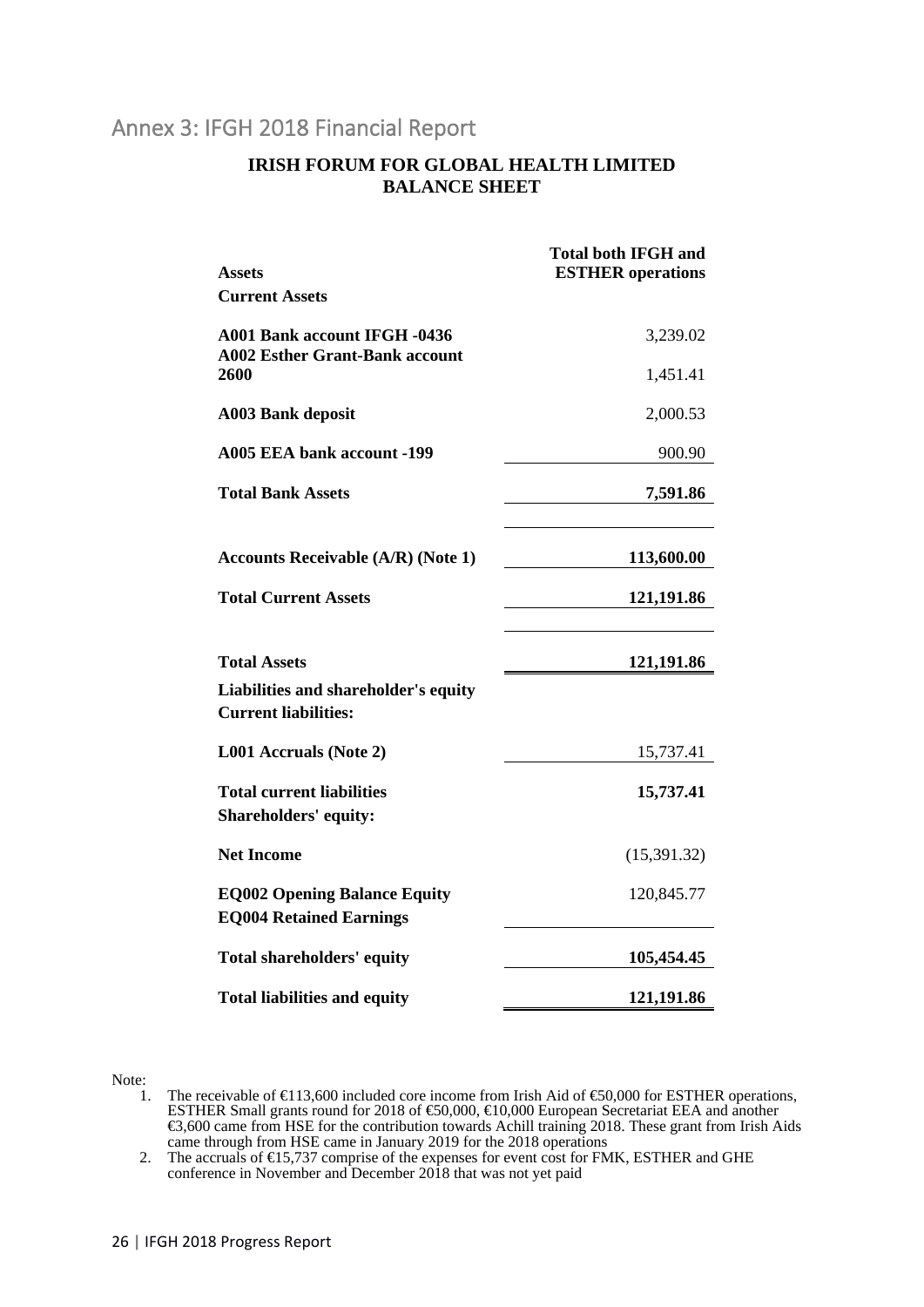#### **IRISH FORUM FOR GLOBAL HEALTH LIMITED**

#### **YEAR TO DATE INCOME AND EXPENDITURE ACCOUNTS**

#### **UP TO 31 DECEMBER 2018**

|                                                                                | <b>IFGH OPERATIONS</b> |               |                 | <b>ESTHER OPERATIONS</b>                   |               |               |                 |
|--------------------------------------------------------------------------------|------------------------|---------------|-----------------|--------------------------------------------|---------------|---------------|-----------------|
|                                                                                | <b>ACTUAL</b>          | <b>BUDGET</b> | <b>VARIANCE</b> |                                            | <b>ACTUAL</b> | <b>BUDGET</b> | <b>VARIANCE</b> |
|                                                                                | €                      | €             | €               |                                            | €             | €             | €               |
| <b>INCOME</b>                                                                  |                        |               |                 |                                            |               |               |                 |
| Grants<br>(Irish Aid €60,000<br>Goal $\bigoplus$ ,000<br>Esther $\text{E},000$ | 68,000                 |               |                 | <b>Irish Aids</b><br>through<br><b>HSE</b> | 50,000        | Note 2        |                 |
| Donations                                                                      | 4,378                  |               |                 | Achill-<br>refund                          | 2,400         |               |                 |
| Friend of Forum                                                                | 2,150                  |               |                 | Achill<br>training<br>Participant<br>fee   | 4,570         |               |                 |
| Eventbrite - GHE<br>conference                                                 | 4,152                  |               |                 | <b>HSE</b><br>contribution<br>for Achill   | 3,600         | Note 3        |                 |
| <b>EXPENDITURE</b>                                                             | 78,680                 |               |                 |                                            | 60,570        |               |                 |
| Staffing                                                                       | 45,899                 | 45,727        | 172             |                                            | 45,899        | 45,727        | 172             |
| Communications                                                                 | 3,103                  | 3,800         | (697)           |                                            | 1,653         | 3,800         | (2, 147)        |
| Events (Note 1)                                                                | 27,097                 | 7,200         | 19,898          |                                            | 13,810        | 3,000         | 10,810          |
| Travel                                                                         | 2,831                  | 2,100         | 731             |                                            | 1,111         | 5,100         | (3,989)         |
| Administration                                                                 | 1,166                  | 1,250         | (84)            |                                            | 1,181         | 1,250         | (69)            |
| SoG                                                                            | 2,507                  | 2,000         | 507             |                                            |               |               | $\overline{0}$  |
| Fees                                                                           | 9,445                  | 6,510         | 2,935           |                                            | 3,892         | 6,510         | (2,618)         |
|                                                                                | 92,048                 | 68,587        | 23,463          |                                            | 67,546        | 65,387        | 2,159           |
| <b>DEFICIT</b>                                                                 | (13, 368)              |               |                 |                                            | (6,976)       |               |                 |

Note:

- 1. Total of €15,737 included in accruals (see Balance sheet) as at December 2018 to accrue for the event expenses for
	- the FMK, the ESTHER partnership Forum and GHE conference
- 2. Esther Grants of €50,000 received through HSE in January 2019 to cover Esther operations. It's in receivable
- 3. HSE contribution for Achill training of €3,600 received in IFGH in January 2019 was included in receivable